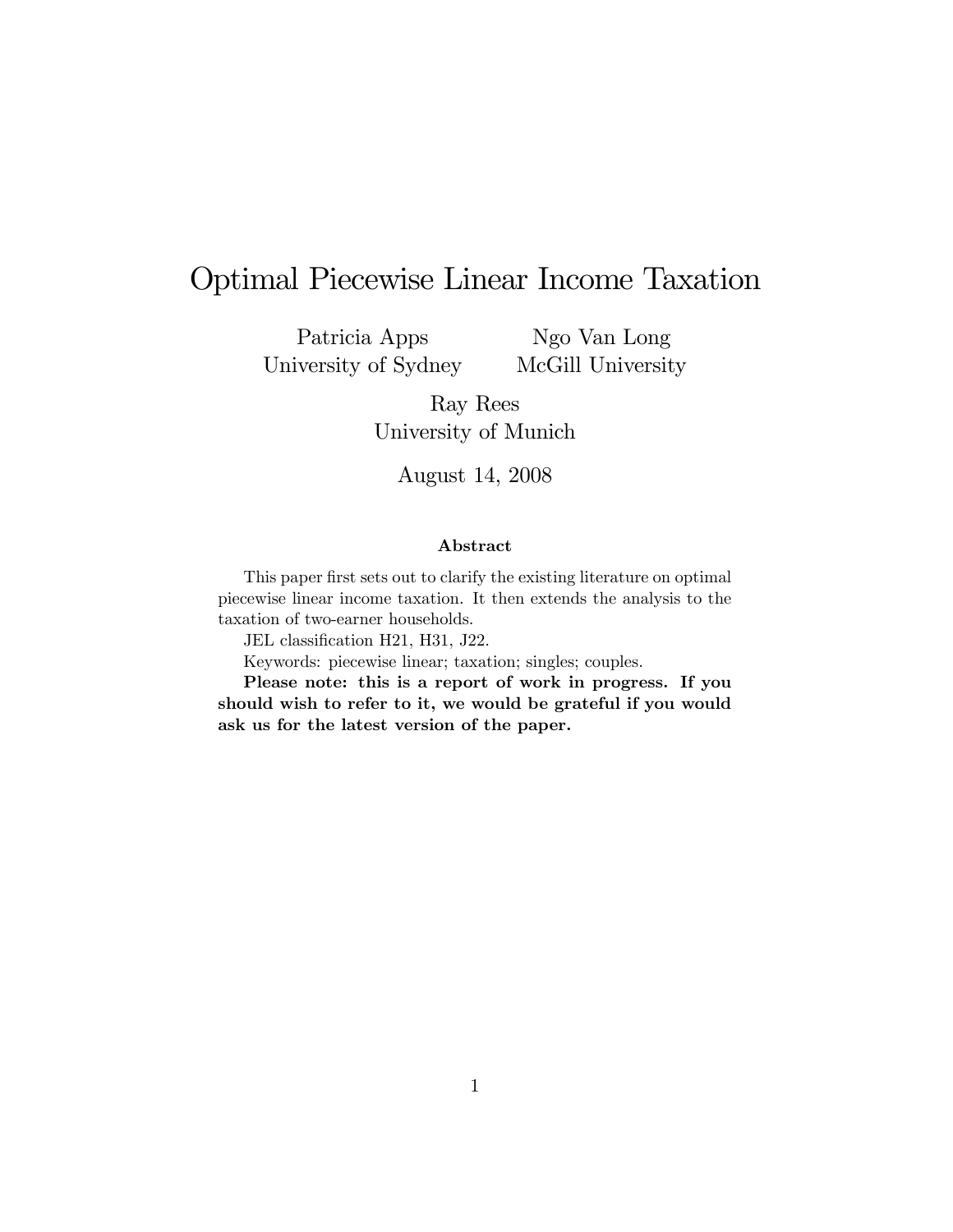## 1 Introduction

The point of departure of the theory of optimal income taxation is the proposition that, ideally, a tax should be levied on an individual's innate productivity endowment, which determines the utility level he can achieve on the labour market. Since this is however unobservable, a tax is instead levied on money income. The underlying model of behaviour, whether in the theory of nonlinear taxation Örst developed by Mirrlees (1971), or in the theory of linear taxation formulated by Sheshinski (1972), is that of a utility maximizing individual who divides his time optimally between market labour supply and leisure, given his net wage. The gross wage measures his productivity. There is a given distribution of wage rates over the population, and the problem is to maximize some social welfare function defined on individual utilities. In Mirrleesís nonlinear tax analysis, the problem is seen as one in mechanism design. An optimally chosen menu of marginal tax rates and lump sum tax/subsidies is offered, and individuals select from this menu in a way that reveals their productivity type. As well as the government budget constraint therefore, a key role is played by incentive compatibility or self selection constraints. In Sheshinski's linear tax analysis on the other hand, there is no attempt to solve the mechanism design problem. All individuals are pooled, and the problem is to find the optimal marginal tax rate and lump sum subsidy (sometimes called the demogrant) over the population as a whole, subject only to the government budget constraint. In each case, the theory provides an analysis of how concerns with the equity and efficiency effects of a tax system interact to determine the parameters of that system, and in particular its marginal rate structure and degree of progressivity.

In reality most tax systems are neither linear in the sense of Sheshinski nor nonlinear in the sense of Mirrlees, $\frac{1}{1}$  but rather piecewise linear. Gross income is divided into (usually relatively few) brackets and marginal tax rates vary across these brackets. When we consider formal income tax systems, narrowly defined, the marginal tax rates are typically strictly increasing with the income levels defining the brackets. We refer to this case of strict marginal rate progressivity as the convex case, since it defines for an income earner a convex budget set in the space of gross income-net income/consumption. However, when we widen the definition of the tax system to include cash

<sup>1</sup>The German tax system is the main example of a nonlinear system, with marginal tax rates increasing with income in a piecewise linear way, up to a maximum rate which is then constant with respect to income. For further discussion see Apps and Rees (2008).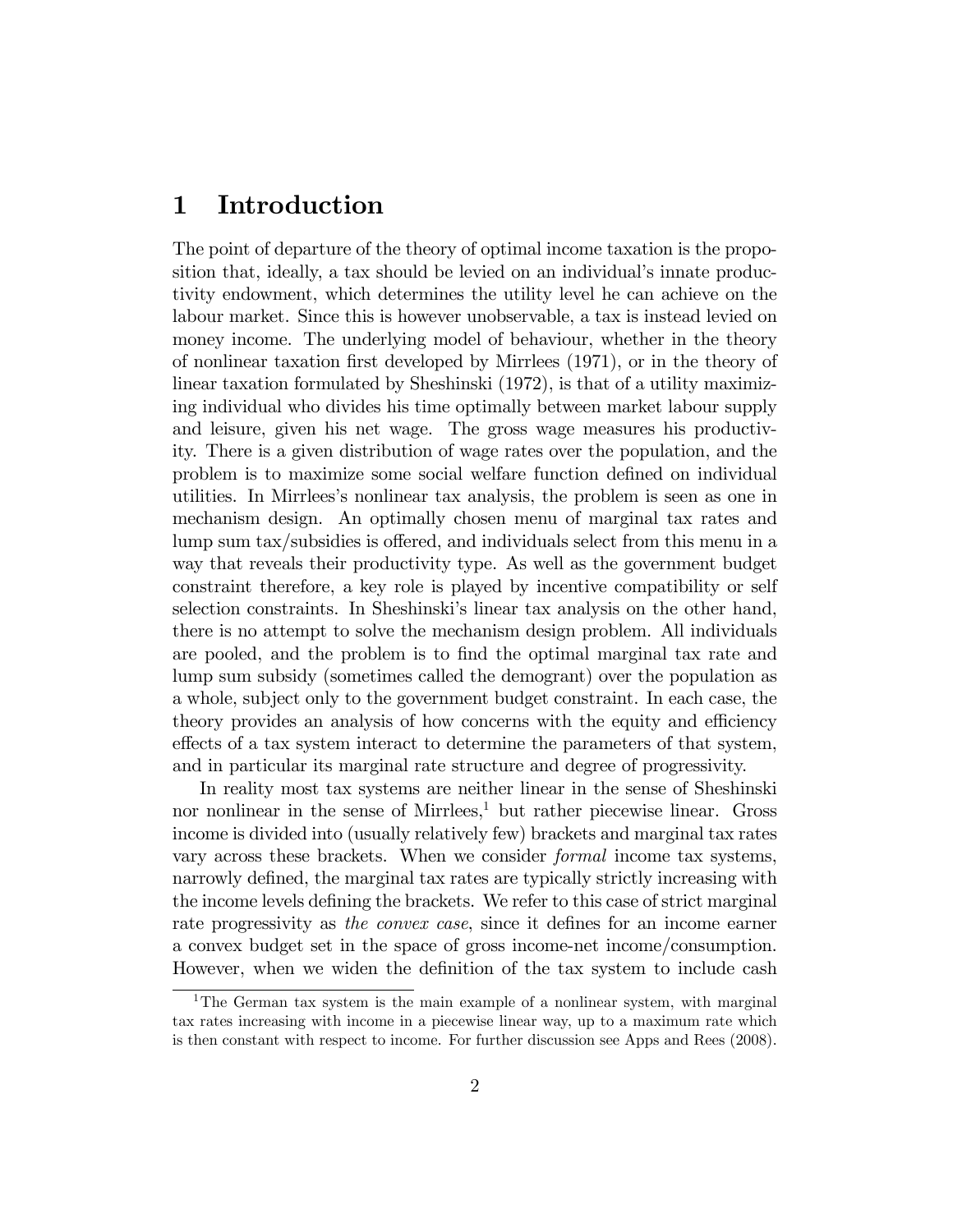benefit transfers that are paid and withdrawn as a function of gross income, which we refer to as the *effective* income tax system, we see that typically this may lead marginal tax rates to fall over some range as gross income increases. Since this introduces nonconvexities into the budget set income earners actually face, we refer to this as the *nonconvex case*.

The problem of the empirical estimation of labour supply functions when a worker/consumer faces a piecewise linear budget constraint has been extensively discussed in the econometrics literature.<sup>2</sup> Moreover, the recent literature<sup>3</sup> on the estimation of the marginal social cost of public funds  $(MCPF)$ has been concerned with the deadweight losses associated with raising a marginal unit of tax revenue in the context of some given piecewise linear tax system, which is assumed *not* to represent an optimal tax system. Yet there is surprisingly little analysis of the problem of optimal piecewise linear income taxation, even though this cannot be thought of as a simple adaptation of either the linear or nonlinear analyses.<sup>4</sup> There are two main papers in the theoretical literature on this subject, by Sheshinski (1989) and Slemrod et al  $(1994).$ <sup>5</sup> We believe these papers leave the literature in a rather unsatisfactory state.

The contribution by Sheshinski first formulated and solved the problem of the optimal two-bracket piecewise linear tax system for an individual worker/consumer. Unfortunately, he claims to have proved that, under standard assumptions, marginal rate progressivity, the convex case, must always hold: in the social optimum, the tax rate on the higher income bracket must always exceed that on the lower. However, Slemrod et al (1996) show that

<sup>2</sup>For a very extensive discussion see in particular Pudney (1989).

<sup>3</sup>See in particular Dahlby (1998)....

<sup>&</sup>lt;sup>4</sup>It is possible to analyse this problem from the point of view of imposing a piecewise linearity constraint on the optimal tax function which is found by solving a Mirrlees type of of mechanism design problem. For a general theory of this class of problems, see Gjesdal (1988). The present paper is however concerned with the more realistic case in which policy makers are not trying to solve this problem. It can therefore be regarded as an extension of optimal linear taxation, rather than a restricted form of optimal nonlinear taxation. As we see below, interpretation of the results draws on optimal linear taxation theory rather than on Mirrlees' analysis.

<sup>&</sup>lt;sup>5</sup>Strawczynski (1998) also considers the optimal piecewise linear income tax, but gross income in his model is exogenous and attention is focussed, as in Varian (1980) on income uncertainty, where taxation essentially becomes social insurance. Kesselman and Garfinkel (1978) compare linear and piecewise linear tax systems in a two-type economy, taking however the tax brackets as fixed. Sadka et al (1982) extend this to the case of a continuum of types.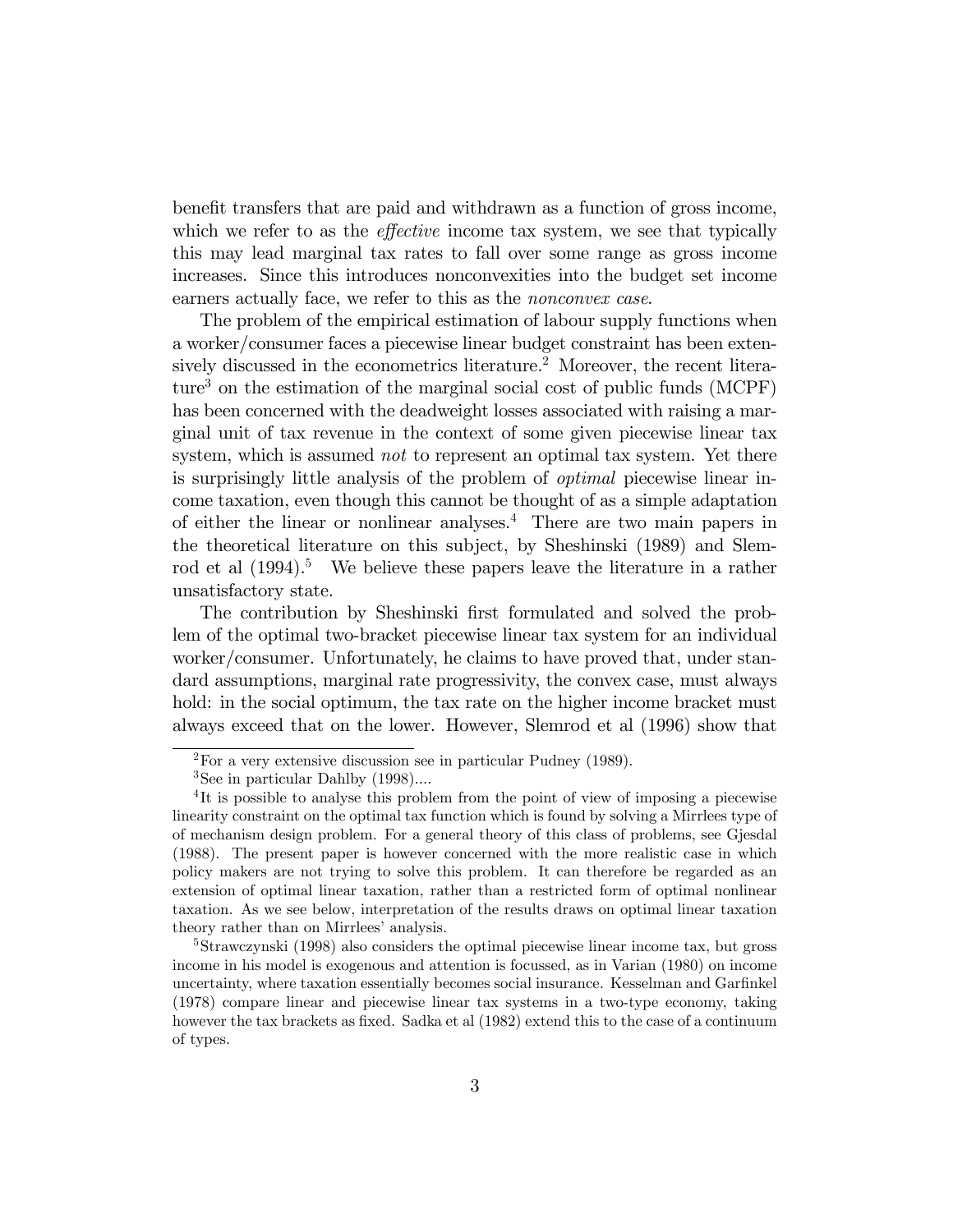there is a mistake in Sheshinskiís proof, in that he ignores the existence of a discontinuity in the tax revenue function in the nonconvex case. They then carry out simulations which, again on standard assumptions, in all cases produce the converse result - the upper-bracket marginal tax rate is optimally always lower. This is however also somewhat problematic, for two reasons. First, in general non-parameterised models there is no reason to rule out the convex case, and there is the suspicion that the specific functional forms and parameter values chosen by Slemrod et al for their simulations are biassed toward nonconvexity. Secondly, in practice in virtually all countries tax systems do in fact exhibit a substantial degree of marginal rate progressivity. It is as if policy makers aim for a basically convex system, but make adjustments to it over particular income ranges which have the effect of introducing nonconvexities. After reading these papers we are not left with a clear idea of the conditions under which we might expect the different cases to occur. The first aim of this paper therefore is to provide a unified analysis to clarify this issue.

A second issue is that, when we come to consider debates on actual tax policy, it becomes clear that a central problem, that of how couples should be taxed, is not directly addressed by the literature discussed so far. Thus this paper considers the extension of the analysis of piecewise linear tax systems to the case of two person households.

A small literature has developed on the extension of the linear and nonlinear tax models to the case of two-earner households. In the case of linear taxation, Boskin and Sheshinski (1983) derived the result that optimally, women should be taxed at a lower rate than men. This builds on the observation, dating back to Munnell (1980) and Rosen (1977), that since women have higher compensated labour supply elasticities, standard Ramsey arguments would imply, other things equal, lower tax rates. This is not however a conclusive argument. The optimal tax rate in a linear tax model depends not only on the efficiency effects of taxation, but also on the distributional effects, and it is a priori possible that the tax rate on women should optimally be higher, despite the higher elasticities, if this tax rate were a sufficiently better instrument for redistribution than that of men. This depends on the covariance between the marginal social utility of income and gross income of, respectively, men and women. Boskin and Sheshinski use a model calibrated with parameter values meant to be representative of the empirical estimates to derive the result that, when distributional effects are taken into account, the optimal tax rate on women is indeed below that on men. However, this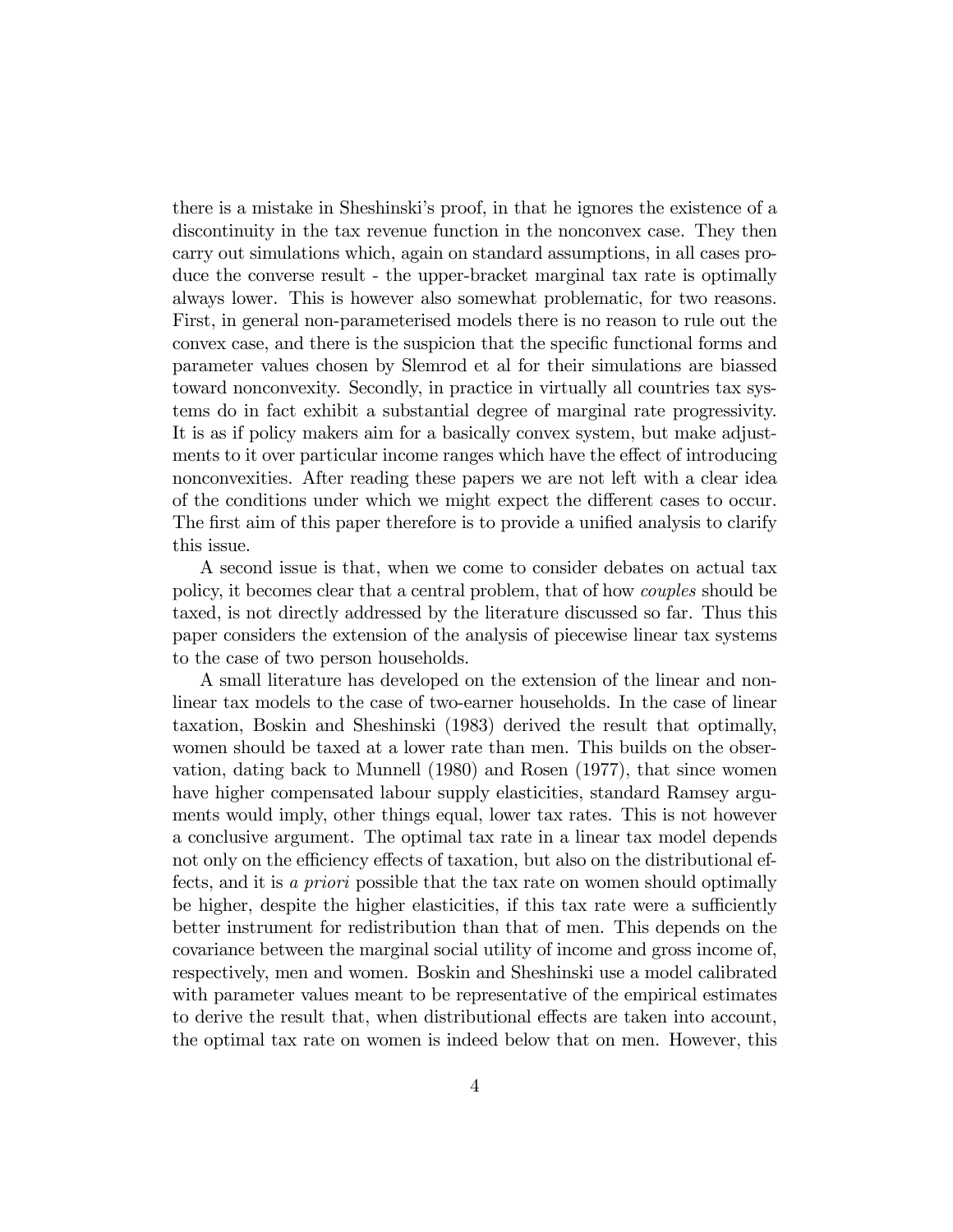is still just an example, and there has been little further work to test its robustness, though Apps and Rees (1999), (2008) show that, both in the tax reform and optimal linear tax cases, this result, hailed as the "conventional wisdom" in this area, can be put on a firmer foundation.<sup>6</sup>

It is almost a trivial result that male and female tax rates should differ. Equalising their marginal tax rates, as is done in a joint taxation or income splitting system such as those in the US and Germany, amounts to imposing a constraint on the optimal tax problem which cannot increase, and in general will reduce, the optimised value of social welfare. Less trivial is the argument that women should be taxed at lower rates than men with the same gross income.

In the case of nonlinear taxation, Schroyen (2003), Apps and Rees (2008), Brett (2007) and Kleven, Kreiner and Saez (2007) consider the problem of the extension to two-earner households. General results are hard to find, essentially because of the complexity of the two-dimensional screening problem that arises when the productivity of each household member is the household's private information. Even in the relatively simple case of two wage types and therefore four household types, the multiplicity of potentially binding incentive compatibility constraints gives rise to a wide range of possible solutions. Perhaps the main general result is that the tax rates on men and women will vary with their productivity type, so individual taxation is still in general optimal, but the tax rate on a given individual of one of the two types will also depend on the type of his or her partner. In this sense, the tax unit consists of both the individual and the couple.<sup>7</sup>

A simple linear tax system seems to be too constrained, a fully nonlinear system too complex, to be satisfactory approaches to applicable tax systems. Piecewise linear tax systems therefore are of interest on both theoretical and practical grounds. As far as we are aware, this is the Örst paper which tries to extend the analysis of piecewise linear taxation to the two-earner case. However, it seems to us to be immediately clear that the basic result of the linear tax model - individual taxation for men and women with a lower tax rate for the latter - will carry over to the piecewise linear case. Therefore the useful simplification of assuming that, even under individual taxation, men and women will face the same piecewise linear tax schedule, will also

 ${}^{6}$ See also Feldstein and Feenberg (1996).

<sup>&</sup>lt;sup>7</sup>This suggests that the question that has often been posed in the literature: "should" the individual or the couple be the appropriate tax unit" is wrongly formulated, or at least only makes sense in the context of linear taxation.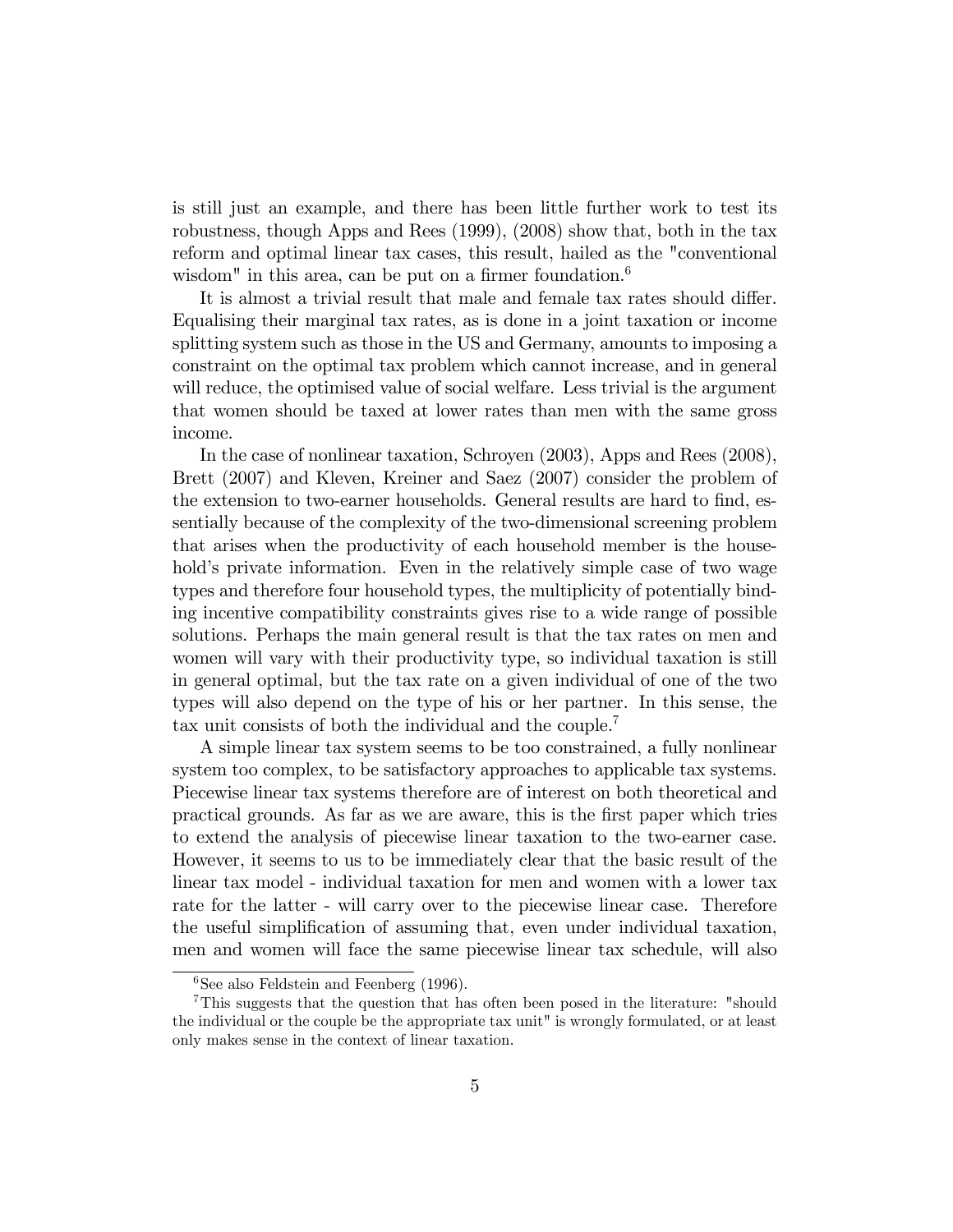allow us to focus on the role that progressivity of the tax system plays in the comparison of joint vs. individual taxation.

The paper is structured as follows. In the next two sections we consider optimal piecewise linear income taxation of single-earner households, in an attempt to clarify the exisitng literature. We then go on to extend the analysis to taxation of two-earner households.

## 2 Single Person Households

In this section we present an in-depth analysis of the problem of optimal piecewise linear taxation of single person households, in an attempt to clarify the existing literature. We present first the analysis of the choice problems for the individual in the face of respectively convex and nonconvex tax systems, and then discuss the optimal tax structures in each case.

### 2.1 Solution to the Consumer Choice Problem

We assume consumers have identical quasilinear utility functions<sup>8</sup>

$$
u = x - D(l) \quad D' > 0, D'' > 0 \tag{1}
$$

where x is consumption and  $l$  is labour supply. Given a two-bracket tax system with parameters  $(a, t_1, t_2, \hat{y})$ , with a the lump sum payment to all households,  $t_1$  and  $t_2$  the marginal tax rates in the first and second brackets respectively, and  $\hat{y}$  the income level determining the upper limit of the first bracket, the consumer faces the budget constraint

$$
x \le a + (1 - t_1)y \quad y \le \hat{y} \tag{2}
$$

$$
x \le a + (t_2 - t_1)\hat{y} + (1 - t_2)y \quad y > \hat{y} \tag{3}
$$

where  $y = w l$ . In analysing the consumer's choice problem, it is useful to work in the  $(y, x)$ -space rather than the  $(l, x)$ -space used by Sheshinski and Slemrod et al, because in the former the budget constraint is the same for all consumers, in the latter it varies with the wage. We just have to redefine the utility function:

$$
u = x - D(\frac{y}{w}) \equiv x - \psi(y, w) \quad \psi_y > 0, \psi_{yy} > 0, \psi_{yw} < 0 \tag{4}
$$

 ${}^{8}$ Thus we are ruling out income effects. This considerably simplifies the analysis without, we would argue, losing too much of interest.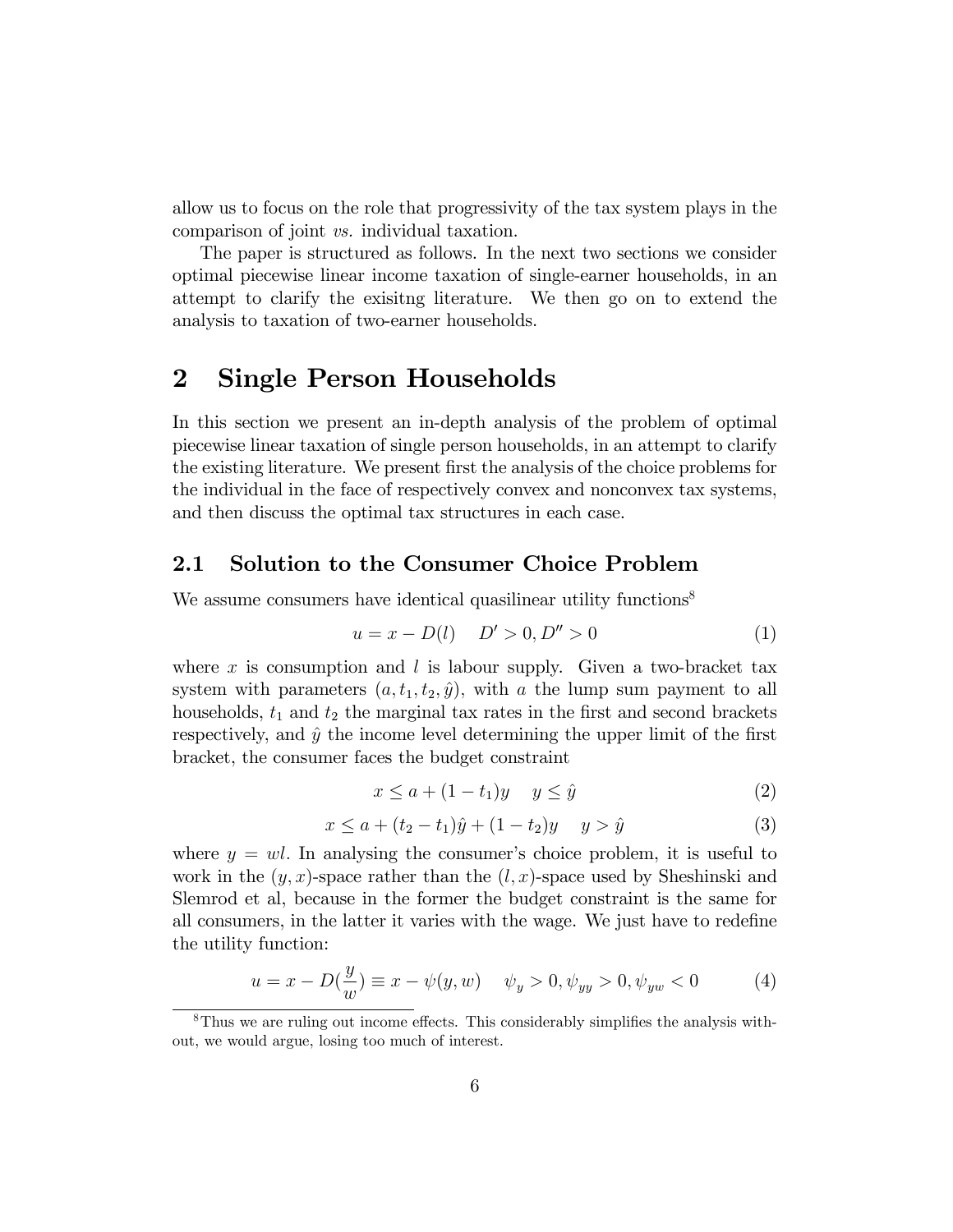The slope of an indifference curve in the  $(y, x)$ -space is  $\psi_y(y, w) > 0$  and it decreases continuously with  $w$ , the consumer's type. We assume a differentiable wage distribution function,  $F(w)$ , with continuous density  $f(w)$ , strictly positive for all  $w \in [w_0, w_1]$ .

In discussing the solutions to the consumer's problem we have to distinguish between the convex and nonconvex cases:

Convex case:  $t_1 < t_2$ 

Here there are three solution possibilities:<sup>9</sup>

(i) Optimal income  $y^* < \hat{y}$ . In that case we have

$$
\psi_y(y^*, w) = 1 - t_1 \Rightarrow y^* = y^*(t_1, w)
$$
\n(5)

$$
x^* = a + (1 - t_1)y^*(t_1, w)
$$
\n(6)

$$
u = a + (1 - t_1)y^* - \psi(y^*(t_1, w), w) \equiv v(a, t_1, w)
$$
\n(7)

and the derivatives of the indirect utility function are

$$
\frac{\partial v}{\partial a} = 1; \quad \frac{\partial v}{\partial t_1} = -y^*(t_1, w) \tag{8}
$$

(ii) Optimal income  $y^* > \hat{y}$ . In that case we have

$$
\psi_y(y^*, w) = 1 - t_2 \Rightarrow y^* = y^*(t_2, w)
$$
\n(9)

$$
x^* = a + (t_2 - t_1)\hat{y} + (1 - t_2)y^*(t_2, w)
$$
\n(10)

$$
u = a + (t_2 - t_1)\hat{y} + (1 - t_2)y^*(t_2, w) - \psi(y^*(t_2, w), w) \equiv v(a, t_1, t_2, \hat{y}, w) \tag{11}
$$

and the derivatives of the indirect utility function are

$$
\frac{\partial v}{\partial a} = 1; \quad \frac{\partial v}{\partial t_1} = -\hat{y}; \quad \frac{\partial v}{\partial t_2} = -(y^*(t_2, w) - \hat{y}); \quad \frac{\partial v}{\partial \hat{y}} = (t_2 - t_1) \quad (12)
$$

(iii) Optimal income  $y^* = \hat{y}$ . In that case we have

$$
\psi_y(\hat{y}, w) \le 1 - t_1 \tag{13}
$$

$$
x^* = a + (1 - t_1)\hat{y}
$$
 (14)

 $9\text{It is assumed throughout that all consumers have positive labour supply in equilibrium.}$ It could of course be the case that for some lowest sub interval of wage rates consumers have zero labour supply. We do not explicitly consider this case but it is not difficult to extend the discussion to take it into account.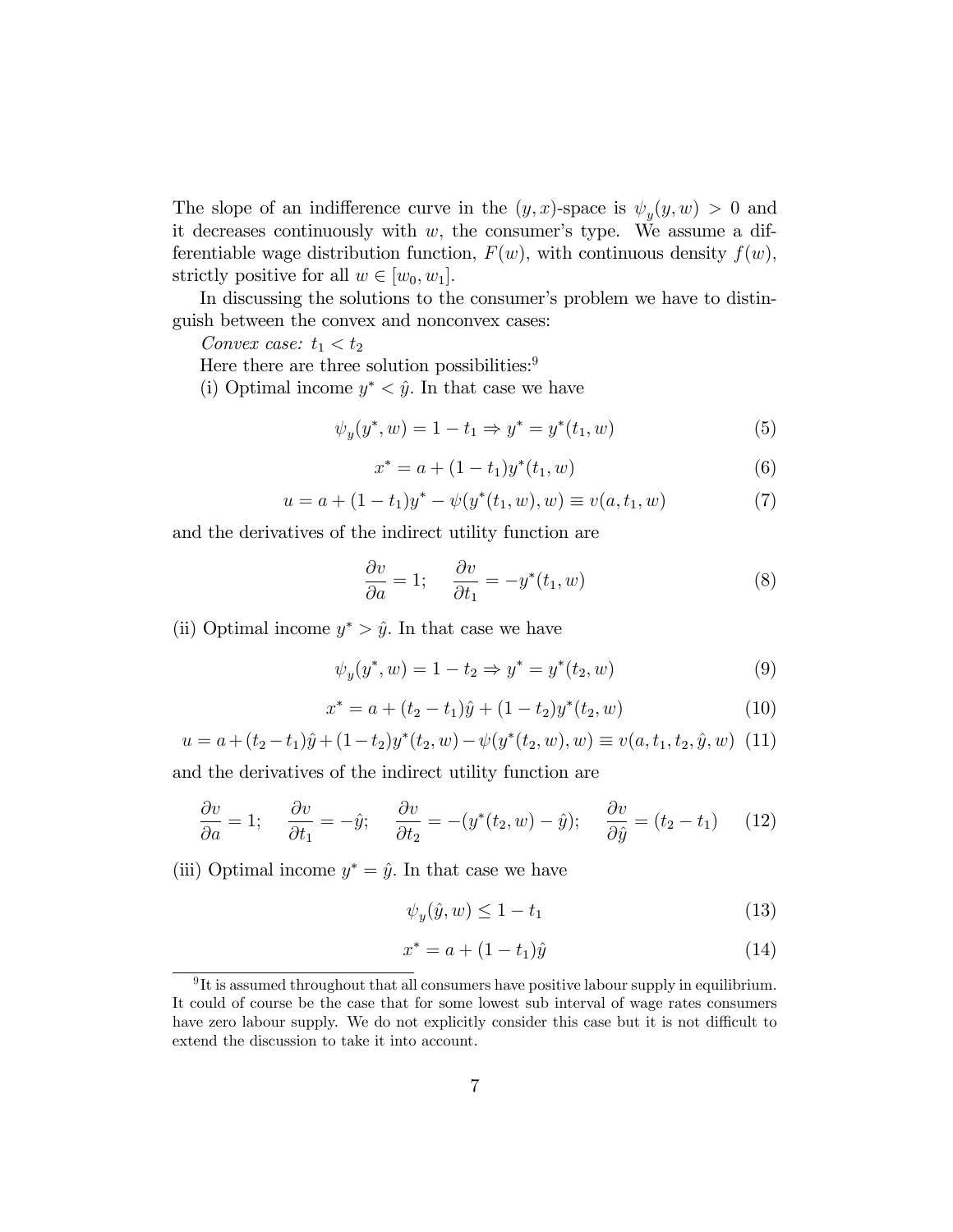$$
u = a + (1 - t_1)\hat{y} - \psi(\hat{y}, w) \equiv v(a, t_1, \hat{y}, w)
$$
(15)

and the derivatives of the indirect utility function are

$$
\frac{\partial v}{\partial a} = 1; \quad \frac{\partial v}{\partial t_1} = -\hat{y}; \quad \frac{\partial v}{\partial \hat{y}} = (1 - t_1) - \psi_y(\hat{y}, w) \ge 0 \quad (16)
$$

To summarise these results: the consumers can be partitioned into three groups according to their wage type. Thus let  $\tilde{w}$  and  $\hat{w}$  be defined by

$$
\psi_y(\hat{y}, \tilde{w}) = 1 - t_1 \tag{17}
$$

$$
\psi_y(\hat{y}, \hat{w}) = 1 - t_2 \tag{18}
$$

Then the groups correspond to the subsets of wages<sup>10</sup>

$$
C_0 = \{w; w \in [w_0, \tilde{w})\}
$$
\n(19)

$$
C_1 = \{w; w \in [\tilde{w}, \hat{w}]\}\tag{20}
$$

$$
C_2 = \{w; w \in (\hat{w}, w_1]\}\tag{21}
$$

 $C_0$  consists of consumers in equilibrium at tangencies along the steeper part of the budget constraint,  $C_1$  are the consumers at the kink, and  $C_2$  consists of the consumers at tangencies on the áatter part of the budget constraint. Note that the consumers in  $C_1$ , with the exception of type  $\tilde{w}$ , are effectively constrained at  $\hat{y}$ ; in the sense that they would prefer to earn extra gross income if it could be taxed at the rate  $t_1$ , since  $\psi_y(\hat{y}, w) < 1 - t_1$ , but since it would in fact be taxed at the higher rate  $t_2$ , they prefer to stay at  $\hat{y}$ . Given the continuity of  $G(w)$ , consumers are continuously distributed around this budget constraint, with both maximised utility  $v$  and gross income  $y$ continuous functions of w. Finally note that  $(17)$  and  $(18)$  can be solved to derive the differentiable functions  $\tilde{w}(t_1, \hat{y}), \hat{w}(t_2, \hat{y}).$ 

#### Nonconvex case:  $t_1 > t_2$

Here there are again three solution possibilities. First, there is a unique consumer type, denoted by  $\hat{w}$ , which is in equilibrium indifferent between being in either of the two tax brackets. There are two local maxima that yield the same utility: This type is characterised by the conditions

$$
\psi_y(y_1^*, \hat{w}) = 1 - t_1 \tag{22}
$$

$$
\psi_y(y_2^*, \hat{w}) = 1 - t_2 \tag{23}
$$

 $10$ We assume that the tax parameters are such that none of these subsets is empty.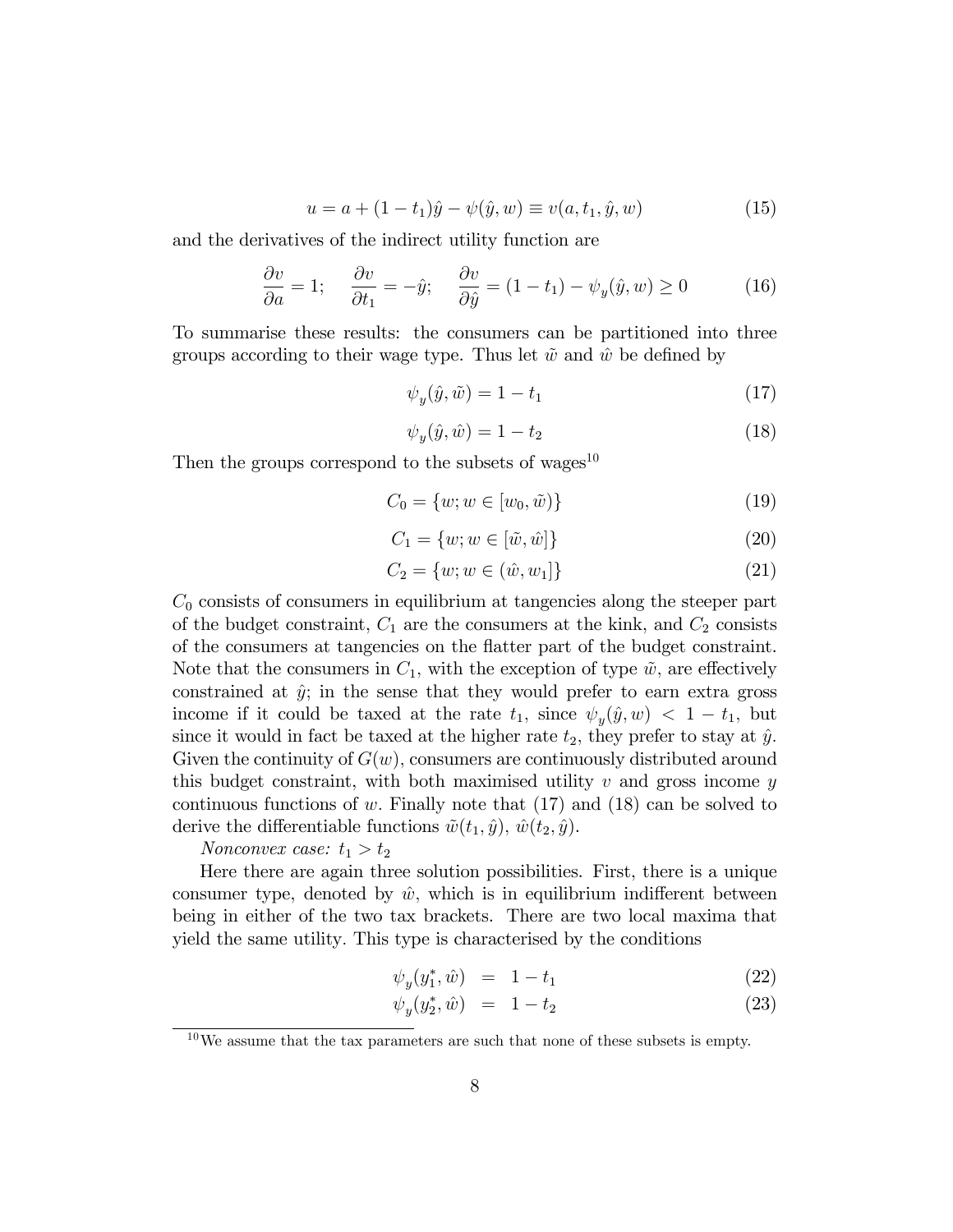$$
x_1^* = a + (1 - t_1)y_1^*(t_1, \hat{w})
$$
\n(24)

$$
x_2^* = a + (t_2 - t_1)\hat{y} + (1 - t_2)y_2^*(t_2, \hat{w})
$$
\n(25)

$$
x_1^* - \psi(y_1^*, \hat{w}) = x_2^* - \psi(y_2^*, \hat{w})
$$
\n(26)

which yield as solutions in particular the functions,  $y_1^*(\hat{w}, t_1)$  and  $y_2^*(\hat{w}, t_2)$ ,  $\hat{w}(t_1, t_2, \hat{y})$ . Then, for consumers with wages in  $[w_0, \hat{w})$ , we have only tangency solutions on the first, flatter segment of the budget constraint

$$
\psi_y(y^*, w) = 1 - t_1 \Rightarrow y^*(t_1, w)
$$
\n(27)

while for those in  $(\hat{w}, w_1]$ , we have only tangencies on the second, steeper segment

$$
\psi_y(y^*, w) = 1 - t_2 \Rightarrow y^*(t_2, w)
$$
\n(28)

It is straightforward to show that  $y^*(t_1, w) < y_1^* < \hat{y} < y_2^* < y^*(t_2, w)$ . For individuals of type  $\hat{w}$ , the tax payments at the two local maxima are  $t_1 y_1^*(\hat{w}, t_1)$ and  $[t_2y_2^*(\hat{w}, t_2) - (t_2 - t_1)\hat{y}] > 0$ . In this case, although maximised utility is a continuous function of  $w$ , optimal gross income and the resulting tax revenue are not: There is an upward jump in both at  $\hat{w}$ . It is this fact that seems to have been overlooked by Sheshinski.

## 2.2 The optimal convex tax system

As just shown, in the convex case, consumers are distributed around the same convex budget set, with some in equilibrium on the first, steeper line segment, some in a constrained equilibrium at the kink, and some in equilibrium on the second, áatter line segment. We can derive the optimal piecewise linear tax system for this case as follows. The planner chooses the parameters of the tax system to maximise a social welfare function defined as

$$
\int_{C_0} S[v(a, t_1, w)]dF + \int_{C_1} S[v(a, t_1, \hat{y}, w)]dF + \int_{C_2} S[v(a, t_1, t_2, w)]dF \quad (29)
$$

where  $S(.)$  is a strictly concave and increasing social welfare function. The government budget constraint is

$$
\int_{C_0} t_1 y(t_1, w) dF + \int_{C_1} t_1 \hat{y} dF + \int_{C_2} [t_2 y(t_2, w) + (t_1 - t_2)\hat{y}] dF - a - G \ge 0
$$
 (30)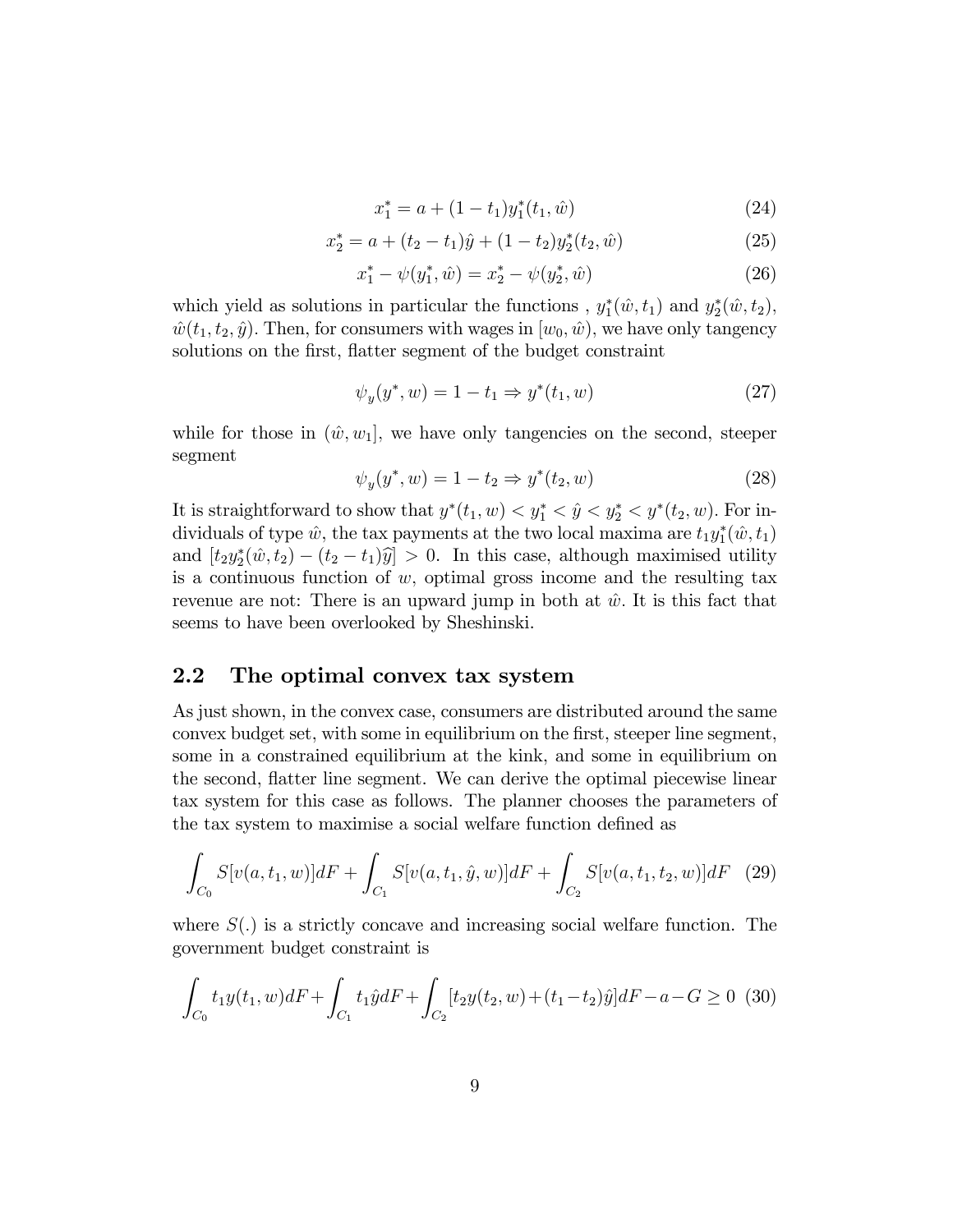where  $G \geq 0$  is a per capita revenue requirement. From the first order conditions characterizing a maximum of social welfare subject to the government budget constraint<sup>11</sup> we derive the following:

Result 1:

$$
\sigma \equiv \int_{C_0 \cup C_1 \cup C_2} \frac{S'}{\lambda} dF = 1 \tag{31}
$$

where  $\sigma$  is the average marginal social utility of income over the entire population and  $\lambda$  is the shadow price of tax revenue. Since the same lump sum a is paid to each consumer, this is essentially the same condition as for linear taxation. However, since it implies

$$
\int_{C_0 \cup C_1} \left(\frac{S'}{\lambda} - 1\right) dF = -\int_{C_2} \left(\frac{S'}{\lambda} - 1\right) dF \tag{32}
$$

and  $S'/\lambda$  falls with the wage, the left hand side must be positive and so the value of the integral on the right hand side negative. That is, the consumers in  $C_2$ , the higher tax bracket, on average have marginal social utilities of income below the population average, and the converse is true for consumers in the lower tax bracket. This is of course what we would expect.

The conditions characterising the optimal marginal tax rates yield<sup>12</sup> Result 2:

$$
t_{1}^{*} = \frac{\int_{C_{0}} (\frac{S'}{\lambda} - 1)[y^{*} - \hat{y}^{*}]dF}{\int_{C_{0}} y_{t_{1}}(t_{1}^{*}, w)dF}
$$
(33)

$$
t_2^* = \frac{\int_{C_2} (\frac{S'}{\lambda} - 1)[y^* - \hat{y}^*]dF}{\int_{C_2} y_{t_2}(t_2^*, w)dF}
$$
(34)

The denominator, the average (compensated) derivative of gross income with respect to the marginal tax rate, which is negative, can be interpreted as the efficiency effect of the tax. The numerator is the equity effect. Since  $y^* < \hat{y}^*$ for the subset  $C_0$ , while marginal social utilities of income are above the average, the numerator will also be negative. Likewise  $y^* > \hat{y}^*$  for the subset

 $11$ In deriving these conditions, it must of course be taken into account that the limits of integration  $\tilde{w}$  and  $\hat{w}$  are functions of the tax parameters. Because of the continuity of optimal gross income and tax revenue in  $w$ , these effects all cancel and the first order conditions reduce to those shown here. Note that we are assuming an interior optimum.

<sup>&</sup>lt;sup>12</sup>For convenience we change the partial derivative notation, writing  $y_{t_1}$  for  $\partial y/\partial t_1$  and so on. Note also we have used (32) in deriving (33).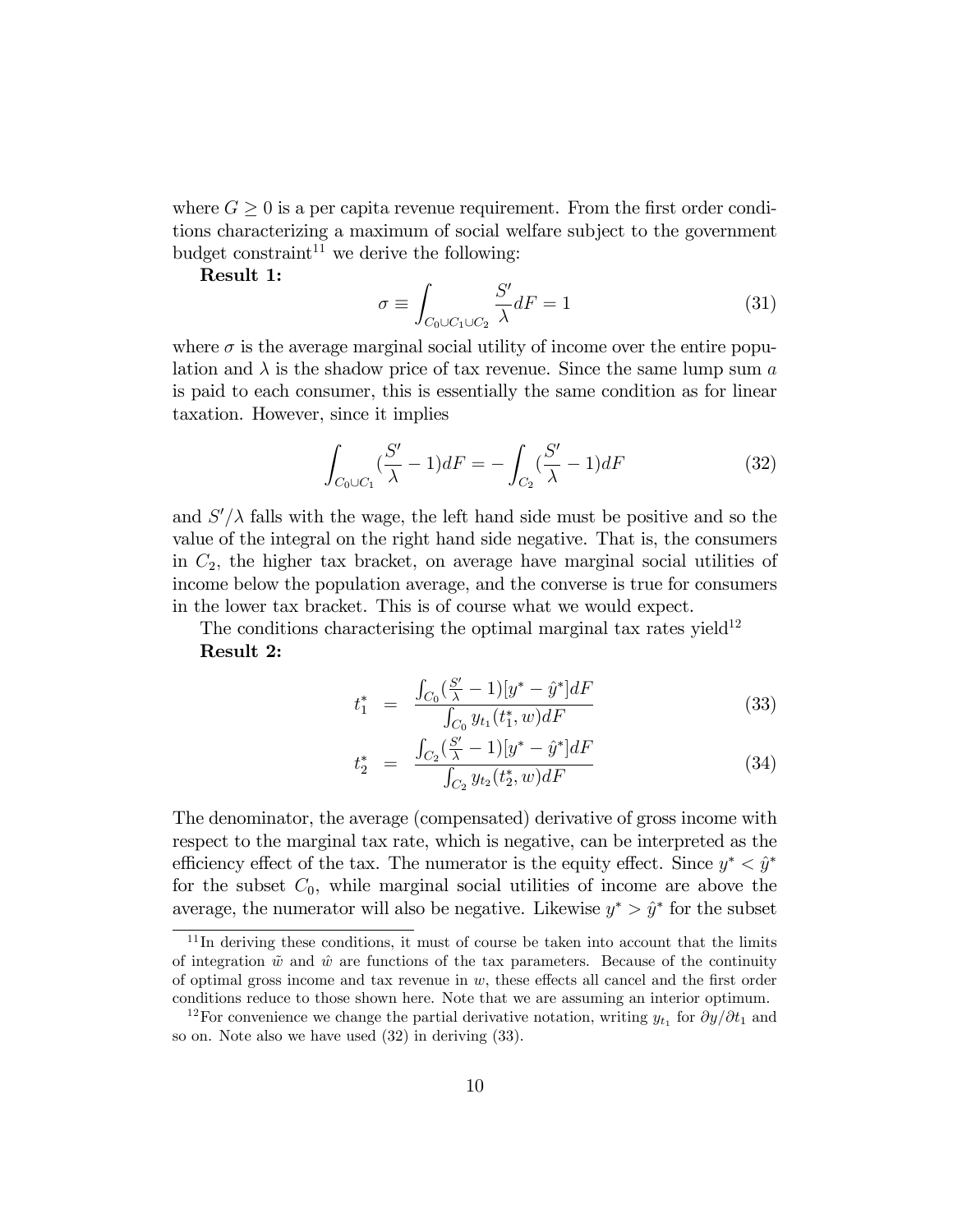$C_2$ , while marginal social utilities will be below average, and so the numerator here is also negative.

Note the strong formal similarity with the results for optimal linear taxation. The welfare gain of piecewise linear over linear taxation arises out of the fact that the marginal tax rates  $t_1^*, t_2^*$  reflect more closely the covariation of income with the marginal social utility of income, and the average compensated gross income derivatives, a measure of deadweight loss, within the respective subgroups.

The wholly new element of course is the determination of the optimal income threshold at which the tax brackets change,  $\hat{y}^*$ . The condition for optimal choice of  $\hat{y}$  is:

### Result 3:

$$
\int_{C_1} \left\{ \frac{S'}{\lambda} v_{\hat{y}} + t_1^* \right\} dF = -(t_2^* - t_1^*) \int_{C_2} \left( \frac{S'}{\lambda} - 1 \right) dF \tag{35}
$$

The left hand side gives the marginal social benefit of a relaxation of the constraint on the consumer types in  $C_1$  who are effectively constrained by  $\hat{y}$ . First, for  $w \in (\tilde{w}, \hat{w})$  the marginal utility with respect to a relaxation of the gross income constraint is  $v_{\hat{y}} = (1 - t_1) - \psi_y(\hat{y}, w) > 0$ , as shown earlier. This is weighted by the marginal social utility of income to these consumer types. Moreover, since they increase their gross income, this increases tax revenue at the rate  $t_1^*$ . The right hand side is positive and gives the marginal social cost of increasing  $\hat{y}$ , thus, since  $t_2^* > t_1^*$ , reducing the tax burden on the higher income group. This can be thought of as equivalent to giving a lump sum payment to higher rate taxpayers proportionate to the difference in marginal tax rates, and this is weighted by a term reflecting the net marginal social utilities of income to consumers in this group, which is negative, as we just showed. The planner suffers a distributional loss from giving this group a lump sum income increase. Sheshinski argued that if  $t_2^* < t_1^*$  this term on the right hand side of () must be negative, yielding a contradiction, and therefore ruling out the possibility of nonconvex taxation. However, because of the discontinuity in the tax revenue function in the nonconvex case, this is not the appropriate necessary condition in that case, as was pointed out by Slemrod et al. We now go on to derive formally the relevant necassary conditions.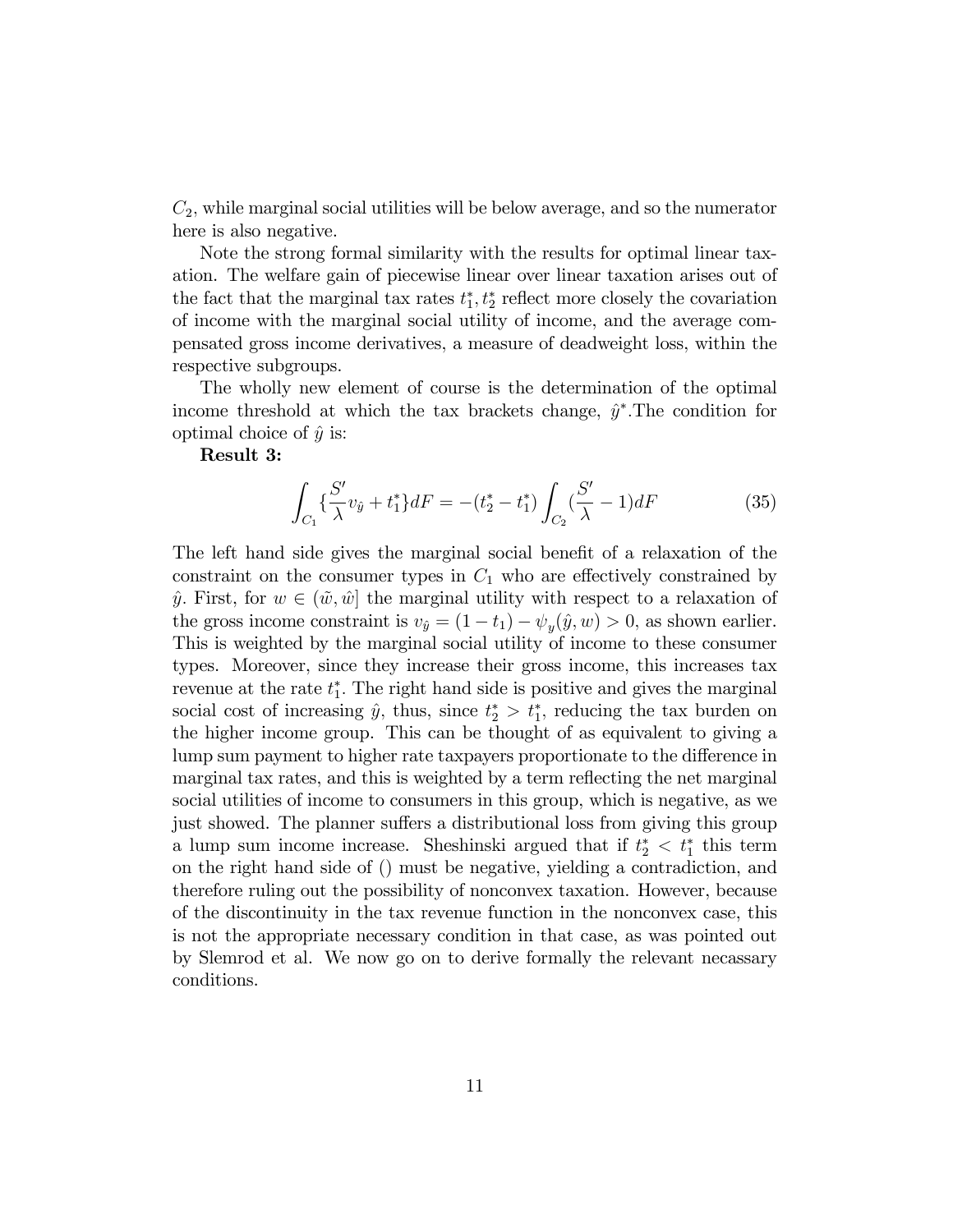## 2.3 The optimal nonconvex tax system

In this case we can state the optimal tax problem as

$$
\max_{a,t_1,t_2,\hat{y}} \int_{w_0}^{\hat{w}} S[v(a,t_1,w)]dF + \int_{\hat{w}}^{w_1} S[v(a,t_1,t_2,\hat{y},w)]dF \tag{36}
$$

s.t. 
$$
\int_{w_0}^{\hat{w}} t_1 y(t_1, w) dF + \int_{\hat{w}}^{w_1} [t_2 y(t_2, w) + (t_1 - t_2)\hat{y}] dF - a - R \ge 0 \quad (37)
$$

where it has to be remembered that indirect utility is continuous in  $w$ , but that there is a discontinuity in tax revenue at  $\hat{w}$ .

From  $(24)-(26)$  it is easy to see that a change in a does not effect the value<sup>13</sup> of  $\hat{w}$ , and so the first order condition with respect to a is just as before, and can be written again as

$$
\int_{w_0}^{w_1} \left(\frac{S'}{\lambda} - 1\right) dF = 0\tag{38}
$$

However, for each of the remaining tax parameters the discontinuity in gross income will be relevant, because a change will cause a change in  $\hat{w}$ , the type that is just indifferent to being in either of the tax brackets.

Now define

$$
\Delta R = [t_2 y_2^* (\hat{w}, t_2) - (t_2 - t_1)\hat{y}] - t_1 y_1^* (\hat{w}, t_1) > 0 \tag{39}
$$

This is the value of the jump in tax revenue that takes place at  $\hat{w}$ . Note that tax revenue if a consumer chooses to be in the higher tax bracket is always higher than that if she chooses the lower bracket, even the the tax rate in the latter is higher.

From the first order conditions for the above problem,<sup>14</sup> we then have Result 4:

The condition with respect to the optimal bracket value  $\hat{y}$  is

$$
\frac{\partial \hat{w}}{\partial \hat{y}} \Delta R f(\hat{w}) = (t_2 - t_1) \int_{\hat{w}}^{w_1} \left\{ \frac{S'}{\lambda} - 1 \right\} dF \tag{40}
$$

It can be shown that  $\partial \hat{w}/\partial \hat{y} > 0$ , and, on the same arguments as used before, but with  $(t_2 - t_1) < 0$ , the right hand side is also positive. Thus, there is

 $13$ Note the usefulness of the quasilinearity assumption in this respect.

 $14$ Note that equilibrium utilities, and therefore social utility, still vary continuously with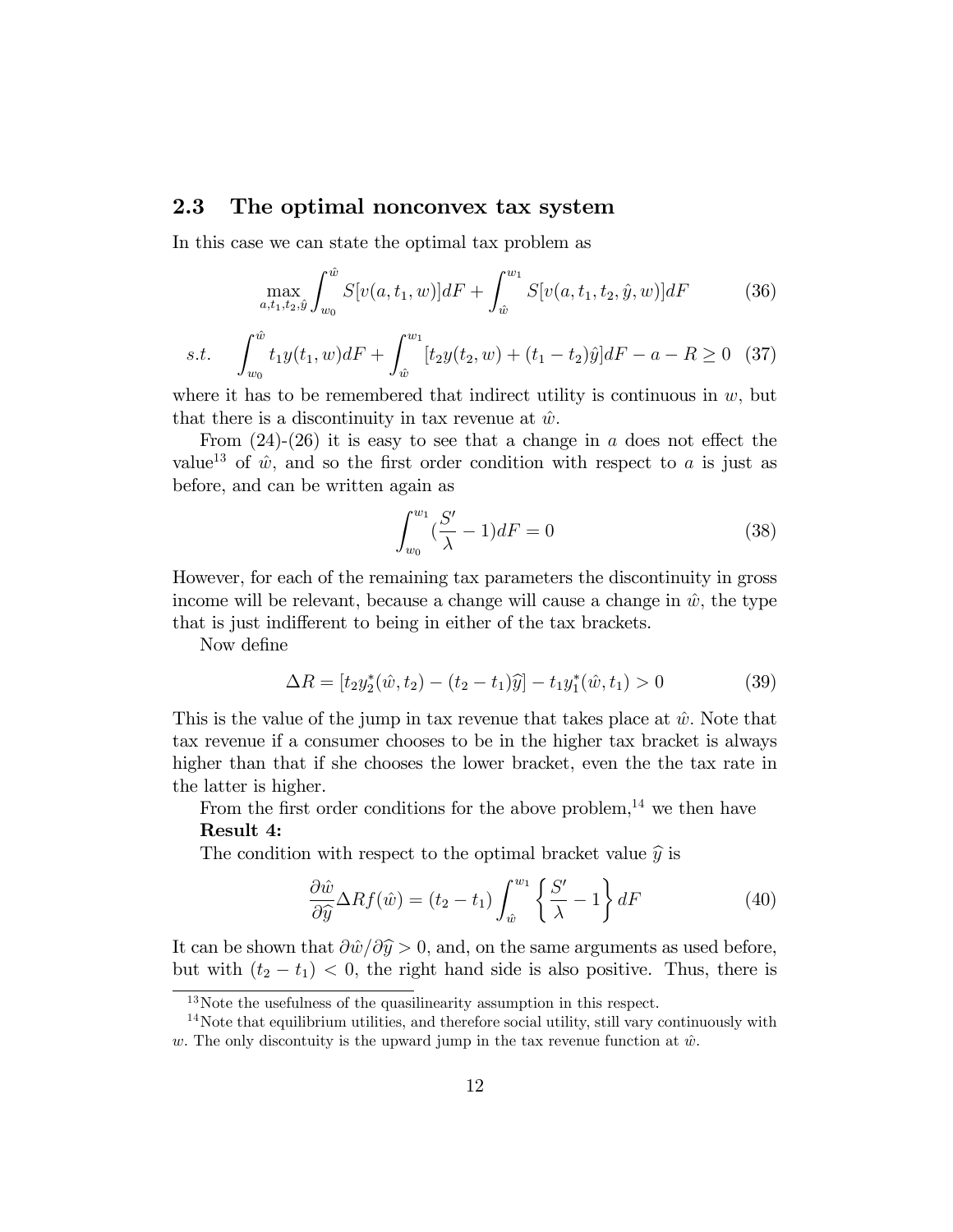nothing a priori to rule this case out, contrary to Sheshinski's assertion. The intuition is straightforward. The right hand side now gives the marginal benefit of an increase in  $\hat{y}$  to the planner, namely a lump sum reduction in the net income of higher bracket consumers with below-average marginal social benefit of income. The marginal cost of this is a jump downward in tax revenue from consumers who now find the first tax bracket better than the second. Both marginal benefit and marginal cost are positive.

#### Result 5:

The condition with respect to  $t_1$  is:

$$
t_1^* = \frac{\int_{w_0}^{\hat{w}} (\frac{S'}{\lambda} - 1)[y^* - \hat{y}^*]dF + \frac{\partial \hat{w}}{\partial t_1} \Delta R f(\hat{w})}{\int_{w_0}^{\hat{w}} y_{t_1}(t_1^*, w) dF}
$$
(41)

The new element here, as compared to the convex case, is the second term in the numerator, which, since  $\frac{\partial \hat{w}}{\partial t_1} < 0$ , is also negative. Thus this term acts to increase the absolute value of the numerator, and therefore the value of  $t_1$ , as compared to the convex case. The intuition for this term is simply that an increase in  $t_1$  expands the subset of consumers who prefer to be in the upper tax bracket (with the lower tax rate) and so causes an upward jump in tax revenue.

#### Result 6:

The condition with respect to  $t_2$  is:

$$
t_2^* = \frac{\int_{\hat{w}}^{w_1} (\frac{S'}{\lambda} - 1)[y^* - \hat{y}^*]dF + \frac{\partial \hat{w}}{\partial t_2} \Delta R f(\hat{w})}{\int_{\hat{w}}^{w_1} y_{t_2}(t_2^*, w) dF}
$$
(42)

Again the new element here is the second term in the numerator, which, since  $\partial \hat{w}/\partial t_2 > 0$ , is positive. Thus this tends to reduce the tax rate in the upper bracket as compared to the convex case. The intuition is that an increase in  $t_2$  widens the subset of consumers who prefer to be in the lower bracket, and so causes a downward jump in tax revenue. This then makes for a lower tax rate in the upper income bracket.

All other terms in these conditions have the same interpretations as in the convex case.

## 3 Two-earner Households

The previous section summarised the theoretical analysis of optimal twobracket piecewise linear taxation in the context of the standard model where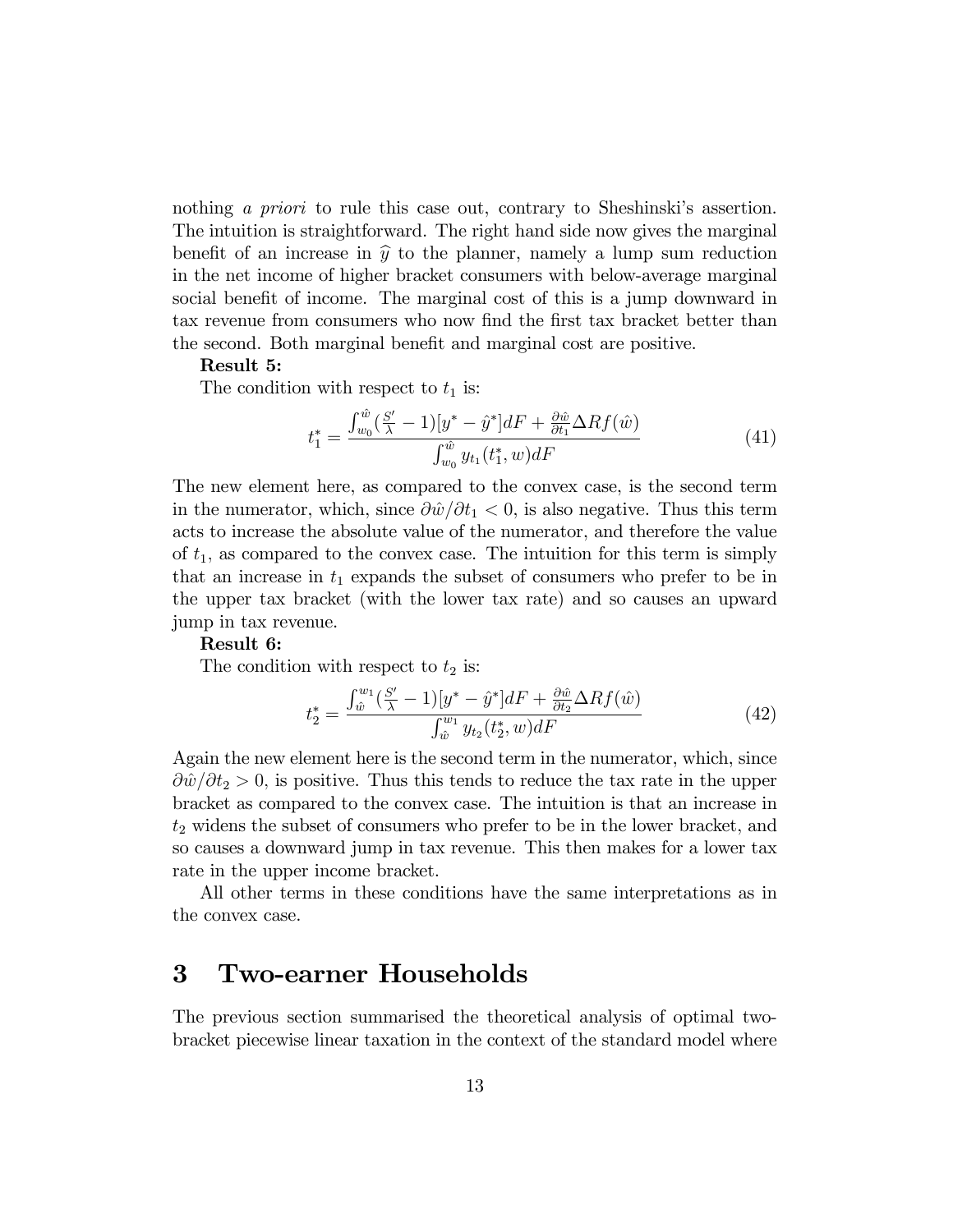a single consumer divides his time between leisure and market work. We now want to extend the analysis to the case of two-earner households. First, we construct a simple model of such a household, then we go on to analyse optimal taxation, focussing on the convex case, since this is a simpler context in which to show the implications of the change in household model.

### 3.1 Household Models

To formulate the householdís budget constraint we have to specify the tax system. We can define three possible types of piecewise linear tax system which, in order of increasing restrictiveness, are:

Gender based taxation<sup>15</sup>: the household faces two separate two-bracket piecewise linear tax systems, one for each individual, implying that its budget constraint takes the form, for given tax parameters  $a_i, t_1^i, t_2^i, \hat{y}_i$ 

$$
x \le \sum_{i} [a_i + (1 - t_1^i)y_i] \quad y_i \le \hat{y}_i \quad i = f, m \tag{43}
$$

$$
x \le a_i + a_j + (1 - t_1^i)y_i + (t_2^j - t_1^j)\hat{y}_j + (1 - t_2^j)y_j \quad y_i \le \hat{y}_i, y_j > \hat{y}_j, \quad i, j = f, m, i \ne j
$$
\n
$$
x \le \sum_i [a_i + (t_2^i - t_1^i)\hat{y}_i + (1 - t_2^i)y_i] \quad y_i > \hat{y}_i, \quad i = f, m
$$
\n(45)

Thus (43) refers to the case in which both spouses have gross incomes within the first bracket of their respective tax schedules,  $(44)$  to the cases in which one is in the lower and the other in the higher bracket, and (45) the case in which both are in the higher bracket.

Individual taxation: in this case the tax schedules faced by  $f$  and  $m$  are constrained to be the same, but they are separately applied to the individual incomes  $y_i$ . The threshold  $\hat{y}$  is a value of individual income. Thus the household budget constraint is:

$$
x \le a + (1 - t_1) \sum_{i} y_i \quad y_i \le \hat{y} \quad i = f, m \tag{46}
$$

$$
x \le a + (1 - t_1)y_i + (t_2 - t_1)\hat{y} + (1 - t_2)y_j \quad y_i \le \hat{y}, y_j > \hat{y}, \quad i, j = f, m, i \ne j
$$
\n(47)

<sup>&</sup>lt;sup>15</sup>This useful term was introduced by Alesina et al (2007). This present fornmulation is the extension to the piecewise linear case of the case for linear taxation analysed by Boskin and Sheshinski.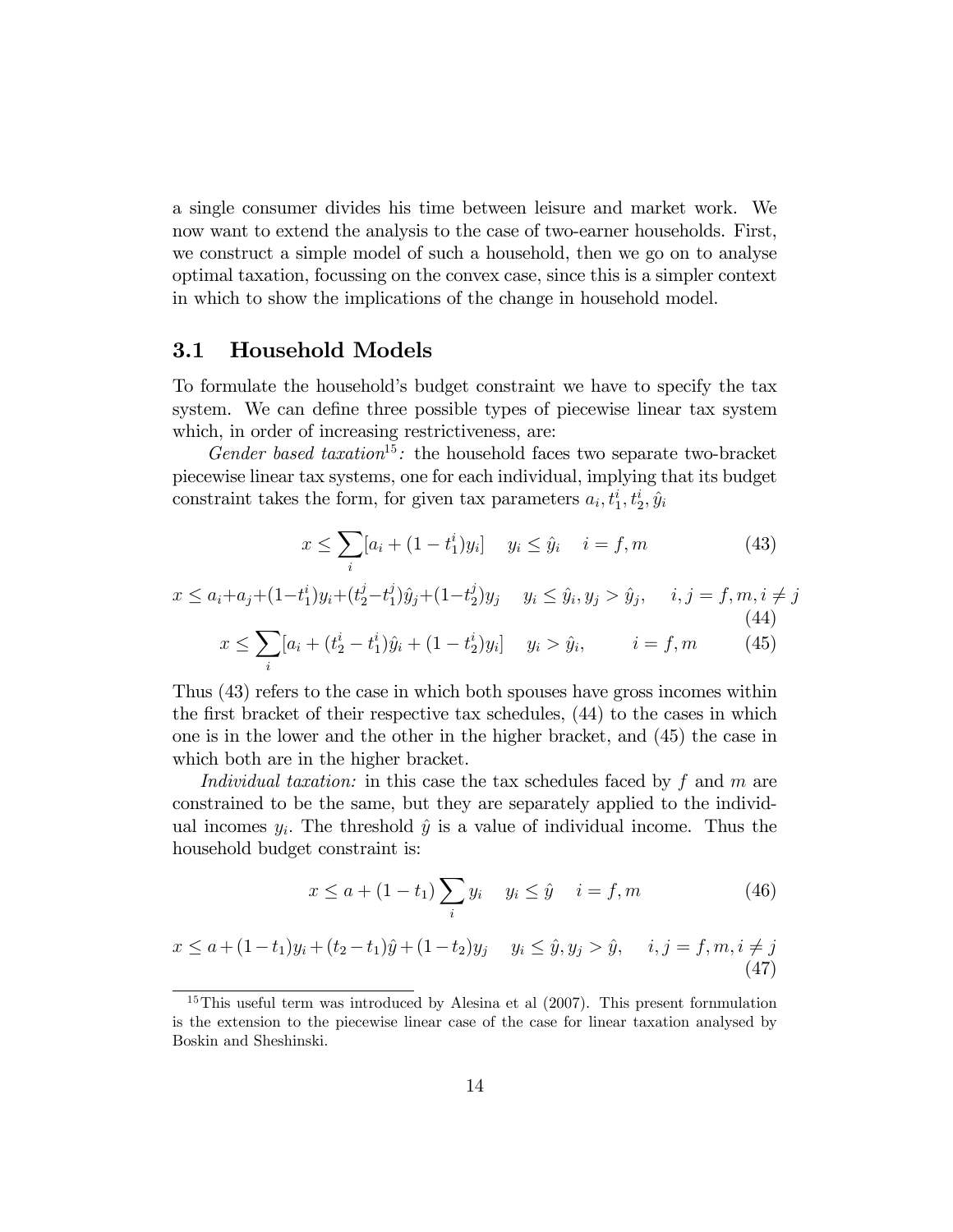$$
x \le a + 2(t_2 - t_1)\hat{y} + (1 - t_2) \sum_i y_i \quad y_i > \hat{y}, \qquad i = f, m \qquad (48)
$$

Again we have the three possibilities: both partners are in the same tax bracket, high or low, or they are in different brackets.

*Joint taxation*: the tax rates  $t_1$ ,  $t_2$  are applied to total income  $y = \sum_i y_i$ , and the threshold  $\hat{y}$  is a value of total income. Thus the household budget constraint is

$$
x \le a + (1 - t_1) \sum_{i} y_i \quad \sum_{i} y_i \le \hat{y} \quad i = f, m \tag{49}
$$

$$
x \le a + (t_2 - t_1)\hat{y} + (1 - t_2) \sum_i y_i \qquad \sum_i y_i > \hat{y} \tag{50}
$$

Since marginal tax rates are equlised, both partners are always in the same bracket.

We extend the individual quasilinear utility function used previously to the case of two-person households in the simplest possible way. Thus the household solves

$$
\max_{x,y_i} x + \psi^f(y_f; w_f) + \psi^m(y_m; w_m)
$$
\n(51)

subject to the budget constraints defined above for the respective three types of tax system. We consider the solutions in turn.

Gender-based taxation: We can draw here on the results presented above for the single consumer household. For each individual there are three solution possibilities:

$$
-\psi_y^i = (1 - t_1^i) \quad y_i \le \hat{y}_i, \quad i = f, m \tag{52}
$$

$$
(1 - t_1^i) > -\psi_y^i \ge (1 - t_2^i) \quad y_i = \hat{y}_i, \quad i = f, m \tag{53}
$$

$$
-\psi_y^i = (1 - t_2^i) \quad y_i > \hat{y}_i, \quad i = f, m \tag{54}
$$

The first is a tangency solution in the lower tax bracket, the second a solution at the kink in the budget constraint, and the third a tangency in the upper tax bracket. As we saw earlier, in the second case the individual is effectively constrained by the tax system, in the sense that she would like to choose a gross income greater than  $\hat{y}_i$  as long as she could continue to be taxed at the lower marginal tax rate. It follows that a marginal increase in  $\hat{y}_i$  increases utility of all individuals at the kink, while leaving the utility of those satisfying () unchanged. In general the two individuals in a household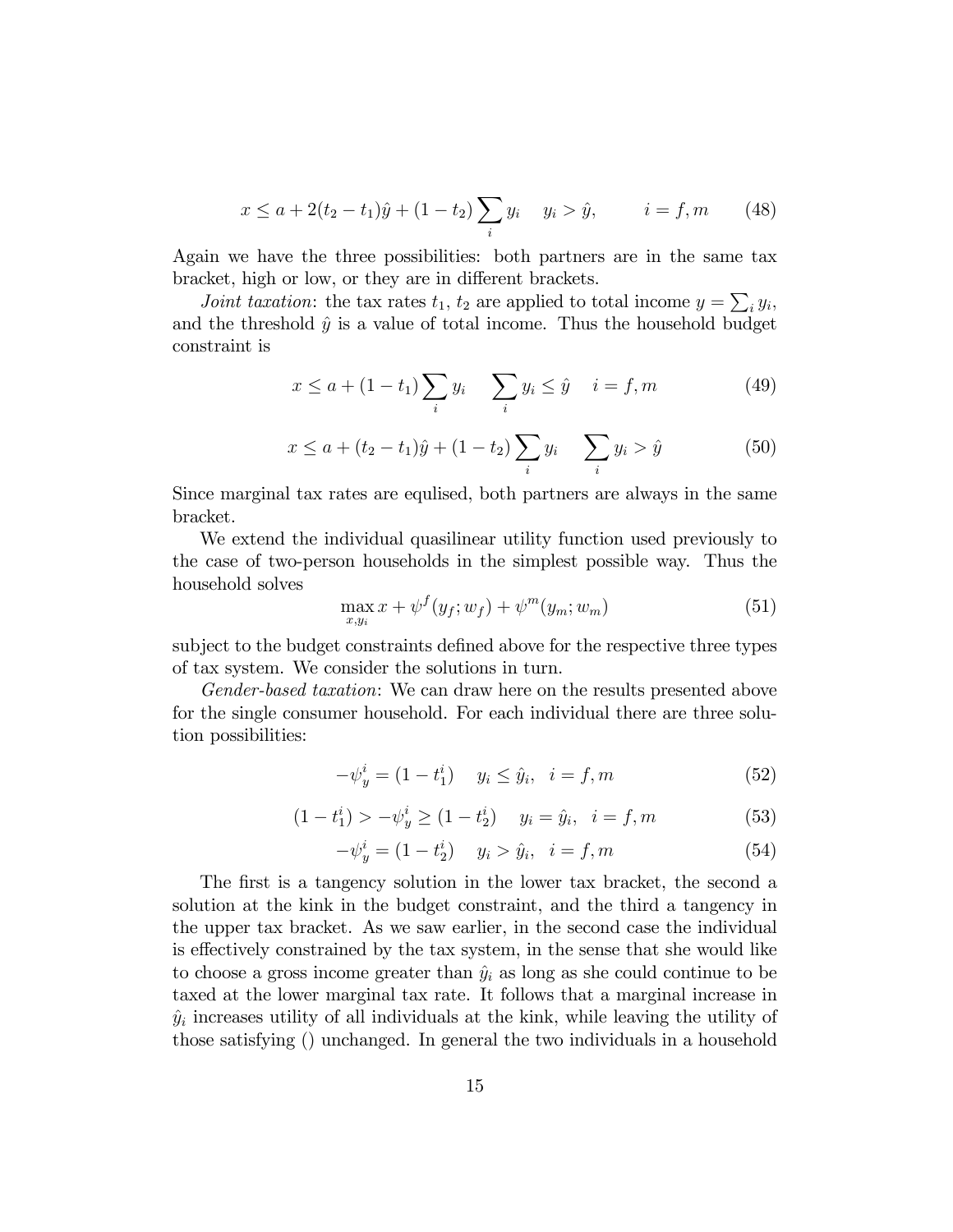may be at different types of equilibria, and so there are nine possible cases, defined by the possible pairs of tax brackets in which the household members may choose to be.

Individual taxation: There are the same nine possible cases, and the formal conditions are as those in  $(52)-(54)$ , but with the *i*-subscripts removed from the marginal tax rates.

Joint taxation: Each household faces the same piecewise linear tax system based on total household income The first order conditions for the solution, as in the case of single individuals analysed in the preceding section, yield three possible cases:

$$
-\psi_y^f = -\psi_y^m = (1 - t_1) \sum_{i = f, m} y_i \le \hat{y}
$$
 (55)

$$
-\psi_y^f = -\psi_y^m = (1 - t_1) - \mu \sum_{i = f, m} y_i = \hat{y}
$$
 (56)

$$
-\psi_y^f = -\psi_y^m = (1 - t_2) \sum_{i = f, m} y_i > \hat{y}
$$
 (57)

where  $\mu > 0$  is a Lagrange multiplier associated with the constraint  $\sum_{i=f,m} y_i \le$  $\hat{y}$ , which in this case is binding. By the Envelope Theorem, we have that

$$
\mu = (1 - t_1) + \psi_y^m = (1 - t_1) + \psi_y^f > 0 \tag{58}
$$

gives the derivative of maximised household utility with respect to the constraint  $\hat{y}$ . To summarise these results: the households can be partitioned into three groups according to their wage type and the total joint income that arises from their optimal choice of labour supply. Thus:

$$
\Omega_0 = \{(w_f, w_m); \sum y_i^*(t_1, w_i) \equiv y(t_1, w_f, w_m) < \hat{y}\}\tag{59}
$$

$$
\Omega_1 = \{(w_f, w_m); \sum y_i^*(t_1, w_i) = \hat{y}\}\tag{60}
$$

$$
\Omega_2 = \{(w_f, w_m); \sum y_i^*(t_2, w_i) \equiv y(t_2, w_f, w_m) > \hat{y}\}\tag{61}
$$

Given the continuity of  $f(w_f, w_m)$ , consumers are continuously distributed around the budget constraint, with both maximised utility  $v$  and gross incomes  $y_i^*$ , y increasing, continuous functions of the  $w_i$ . This means that household gross income and utility are both strictly increasing functions of each wage rate.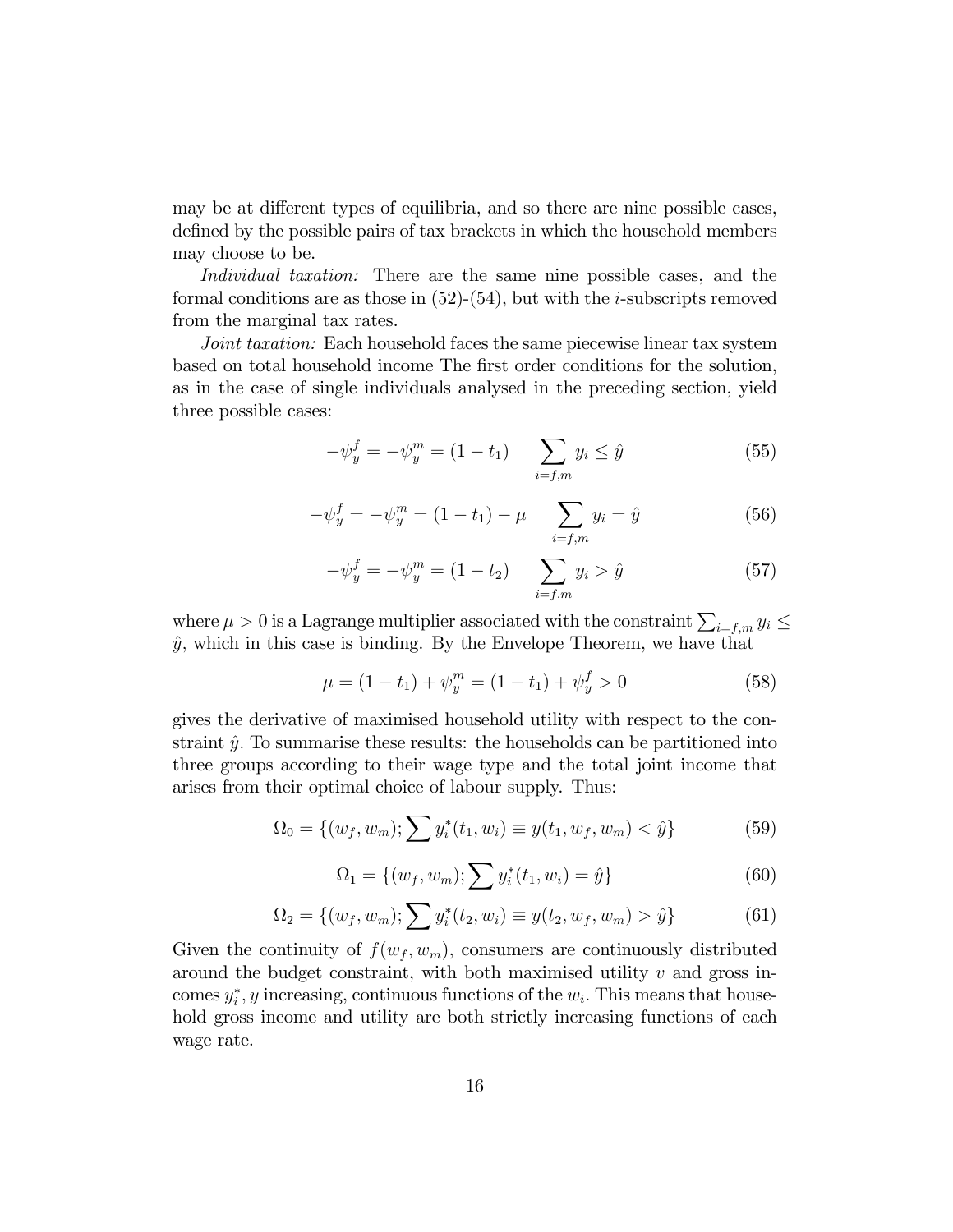## 3.2 The optimal convex joint taxation system

As just shown, in the convex case, consumers are distributed around the same convex budget set, with some in equilibrium on the first, steeper line segment, some in a constrained equilibrium at the kink, and some in equilibrium on the second, áatter line segment. We can derive the optimal piecewise linear tax system for this case as follows. The planner chooses the parameters of the tax system to maximise a social welfare function defined as

$$
\int \int_{\Omega_0} S[v(a, t_1, w_f, w_m)] f(w_f, w_m) dw_f dw_m \tag{62}
$$

$$
+\int\int_{\Omega_1} S[v(a,t_1,\hat{y},w_f,w_m)]f(w_f,w_m)dw_f dw_m\qquad \qquad (63)
$$

$$
+\int\int_{\Omega_2} S[v(a,t_1,t_2,w_f,w_m)]f(w_f,w_m)dw_fdw_m\qquad \qquad (64)
$$

where  $S(.)$  is a strictly concave and increasing social welfare function. The government budget constraint is

$$
\int \int_{\Omega_0} t_1 y(t_1, w_f, w_m) f(w_f, w_m) dw_f dw_m \tag{65}
$$

$$
+\int\int_{\Omega_1} t_1 \hat{y} f(w_f, w_m) dw_f dw_m \tag{66}
$$

$$
+ \int \int_{\Omega_2} [t_2 y(t_2, w_f, w_m) + (t_1 - t_2)\hat{y}] f(w_f, w_m) dw_f dw_m - a \quad (67)
$$

$$
\geq G \tag{68}
$$

where  $G \geq 0$  is a per capita revenue requirement. From the first order conditions characterizing a maximum of social welfare subject to the government budget constraint<sup>16</sup> we derive the following:

Result 7:

$$
\sigma \equiv \int \int_{\Omega_0 \cup \Omega_1 \cup \Omega_2} \frac{S'}{\lambda} f(w_f, w_m) dw_f dw_m = 1 \tag{69}
$$

 $16$  In deriving these conditions, it must of course be taken into account that the limits of integration are functions of the tax parameters. Because of the continuity of optimal gross income in  $w_f, w_m$ , these effects all cancel and the first order conditions reduce to those shown here.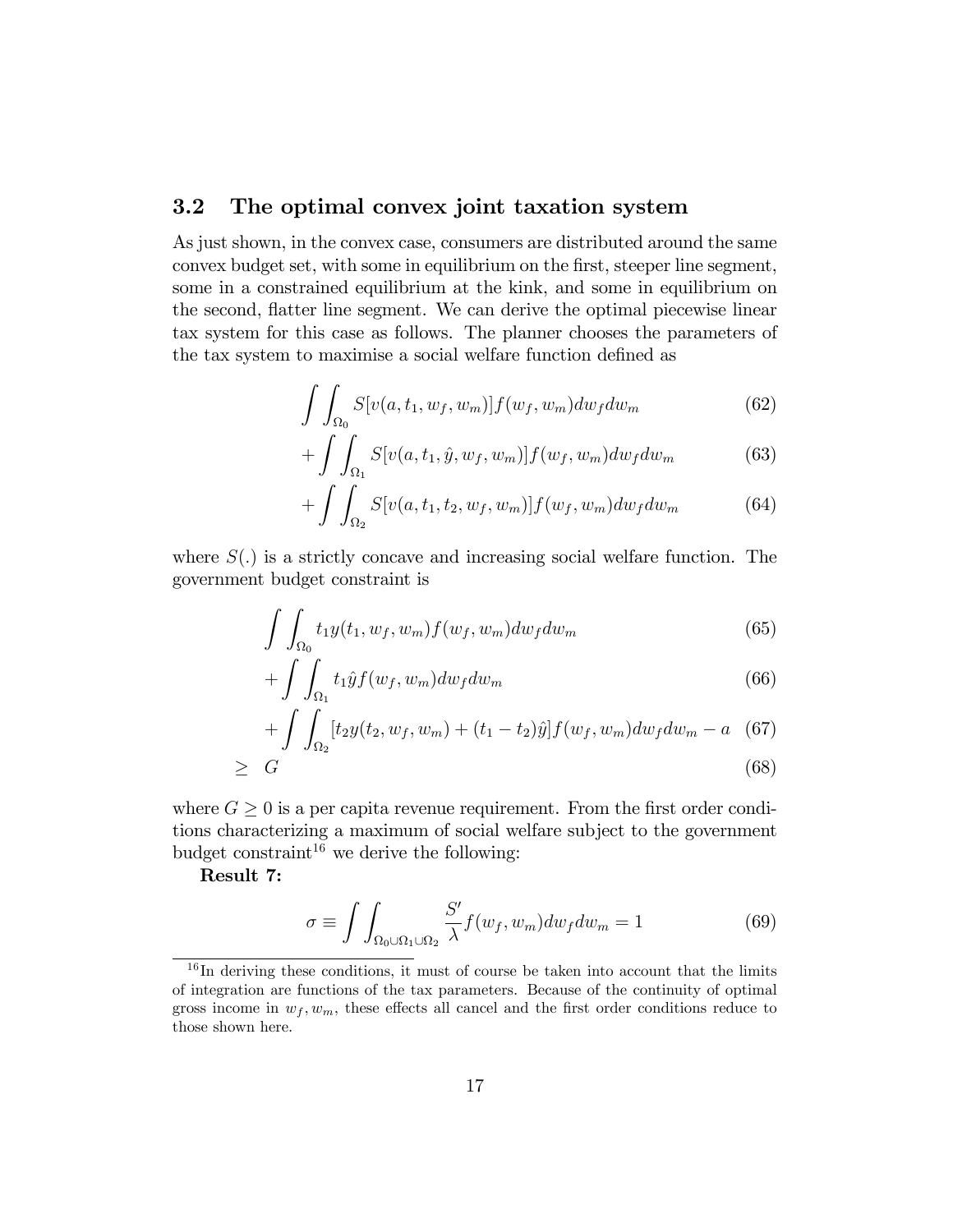where  $\sigma$  is the average marginal social utility of income over the entire population and  $\lambda$  is the shadow price of tax revenue. Since the same lump sum a is paid to each household, this is essentially the same condition as for linear taxation. However, since it implies

$$
\int \int_{\Omega_0 \cup \Omega_1} (\frac{S'}{\lambda} - 1) f(w_f, w_m) dw_f dw_m = - \int \int_{\Omega_2} (\frac{S'}{\lambda} - 1) f(w_f, w_m) dw_f dw_m \tag{70}
$$

and  $S'/\lambda$  falls with each wage, the left hand side must be positive and so the value of the integral on the right hand side negative. That is, the consumers in  $\Omega_2$ , the higher tax bracket, on average have marginal social utilities of income below the population average, and the converse is true for consumers in the lower tax bracket. This is of course what we would expect.

The conditions characterising the optimal marginal tax rates yield Result 8:

$$
t_{1}^{*} = \frac{\int \int_{\Omega_{0}} (\frac{S'}{\lambda} - 1)[y^{*} - \hat{y}^{*}] f(w_{f}, w_{m}) dw_{f} dw_{m}}{\int \int_{\Omega_{0}} y_{t_{1}}(t_{1}^{*}, w) f(w_{f}, w_{m}) dw_{f} dw_{m}}
$$
(71)

$$
t_{2}^{*} = \frac{\int \int_{\Omega_{2}} (\frac{S'}{\lambda} - 1)[y^{*} - \hat{y}^{*}] f(w_{f}, w_{m}) dw_{f} dw_{m}}{\int \int_{\Omega_{2}} y_{t_{2}}(t_{2}^{*}, w) f(w_{f}, w_{m}) dw_{f} dw_{m}}
$$
(72)

The denominator, the average (compensated) derivative of gross household income with respect to the marginal tax rate, which is negative, can be interpreted as the efficiency effect of the tax. The numerator is the equity effect. Since  $y^* \leq \hat{y}^*$  for the subset  $\Omega_0$ , while marginal social utilities of income are above the average, the numerator will also be negative. Likewise  $y^* > \hat{y}^*$  for the subset  $\Omega_2$ , while marginal social utilities will be below average, and so the numerator here is also negative.

Note the strong formal similarity with the results for optimal linear taxation. The welfare gain of piecewise linear over linear taxation arises out of the fact that the marginal tax rates  $t_1^*, t_2^*$  reflect more closely the covariation of income with the marginal social utility of income, and the average compensated gross income derivatives, a measure of deadweight loss, within the respective subgroups.

The wholly new element of course is the determination of the optimal income threshold at which the tax brackets change,  $\hat{y}^*$ . The condition for optimal choice of  $\hat{y}$  is: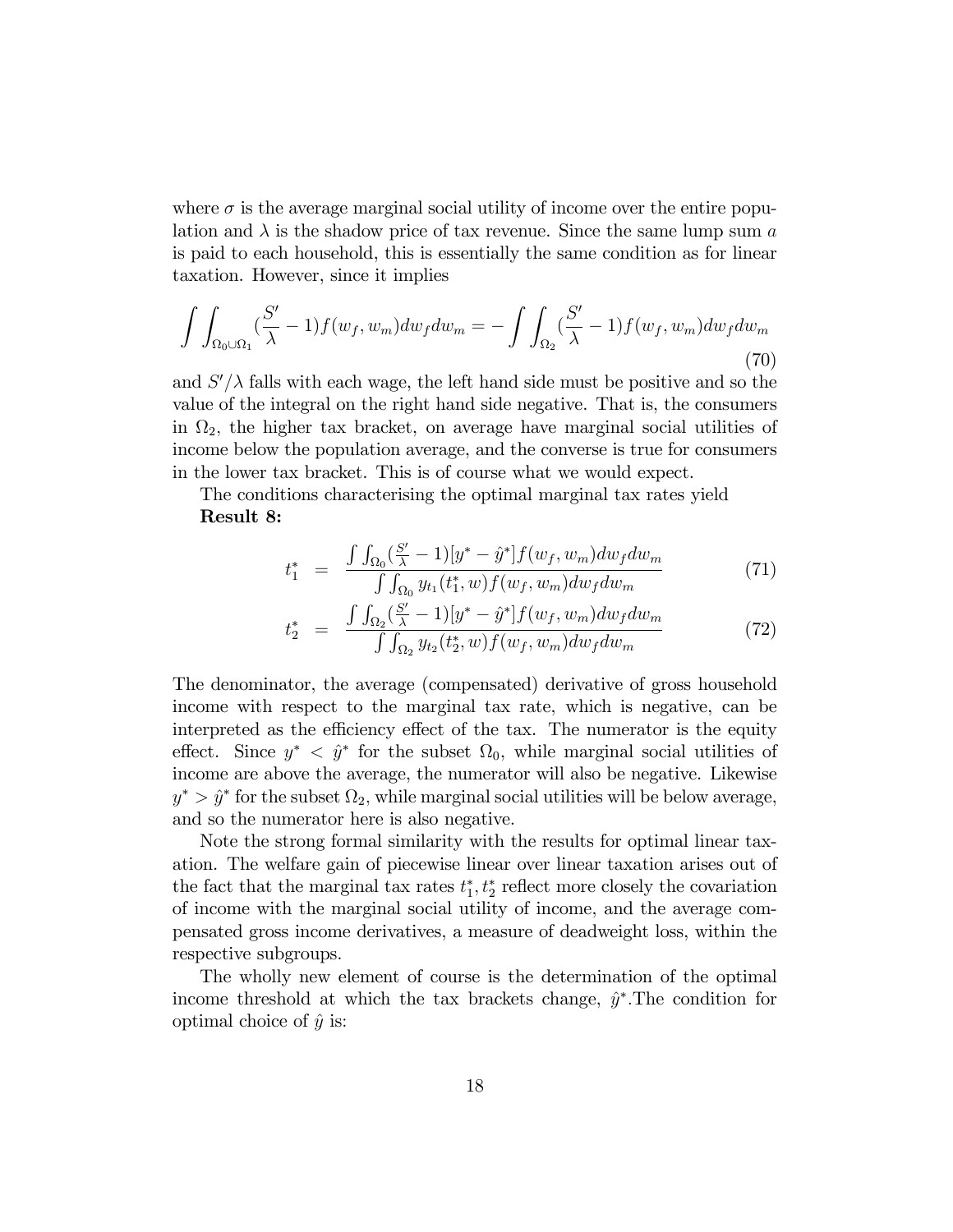#### Result 9:

$$
\int \int_{\Omega_1} \left\{ \frac{S'}{\lambda} v_{\hat{y}} + t_1^* \right\} f(w_f, w_m) dw_f dw_m = -(t_2^* - t_1^*) \int \int_{\Omega_2} \left( \frac{S'}{\lambda} - 1 \right) f(w_f, w_m) dw_f dw_m \tag{73}
$$

The left hand side gives the marginal social benefit of a relaxation of the constraint on the consumer types in  $\Omega_1$  who are effectively constrained by  $\hat{y}$ . First, for  $w_f, w_m \in \Omega_1$  the marginal utility with respect to a relaxation of the gross income constraint is  $v_{\hat{y}} > 0$ , as shown earlier. This is weighted by the marginal social utility of income to these household types. Moreover, since they increase their gross income, this increases tax revenue at the rate  $t_1^*$ . The right hand side is positive and gives the marginal social cost of increasing  $\hat{y}$ . Since  $t_2^* > t_1^*$ , this reduces the tax burden on the higher income group. This can be thought of as equivalent to giving a lump sum payment to higher rate taxpayers proportionate to the difference in marginal tax rates, and this is weighted by the sum of net marginal social utilities of income to consumers in this group, which is negative, as we just showed.

## References

- [1] A Alesina, A. Ichino and L.Karabarbounis, 2007, "Gender based taxation and the division of family chores", Harvard University Discussion Paper.
- [2] P F Apps and R Rees, 1988, "Taxation and the Household", *Journal of* Public Economics, 35, 355-369.
- [3] P F Apps and R Rees, 1999a, "On the Taxation of Trade within and between Households", Journal of Public Economics, 75, 241-263.
- [4] P F Apps and R Rees, 1999b, "Joint vs Individual Taxation in Models of Household Productionî, Journal of Political Economy, 107, 178-190.
- [5] P F Apps and R Rees, 2008, Public Economics and the Household, Cambridge: Cambridge University Press.
- [6] B Dahlby, 1998, "Progressive Taxation and the Marginal Social Cost of Public Funds", Journal of Public Economics, 67, 105-122.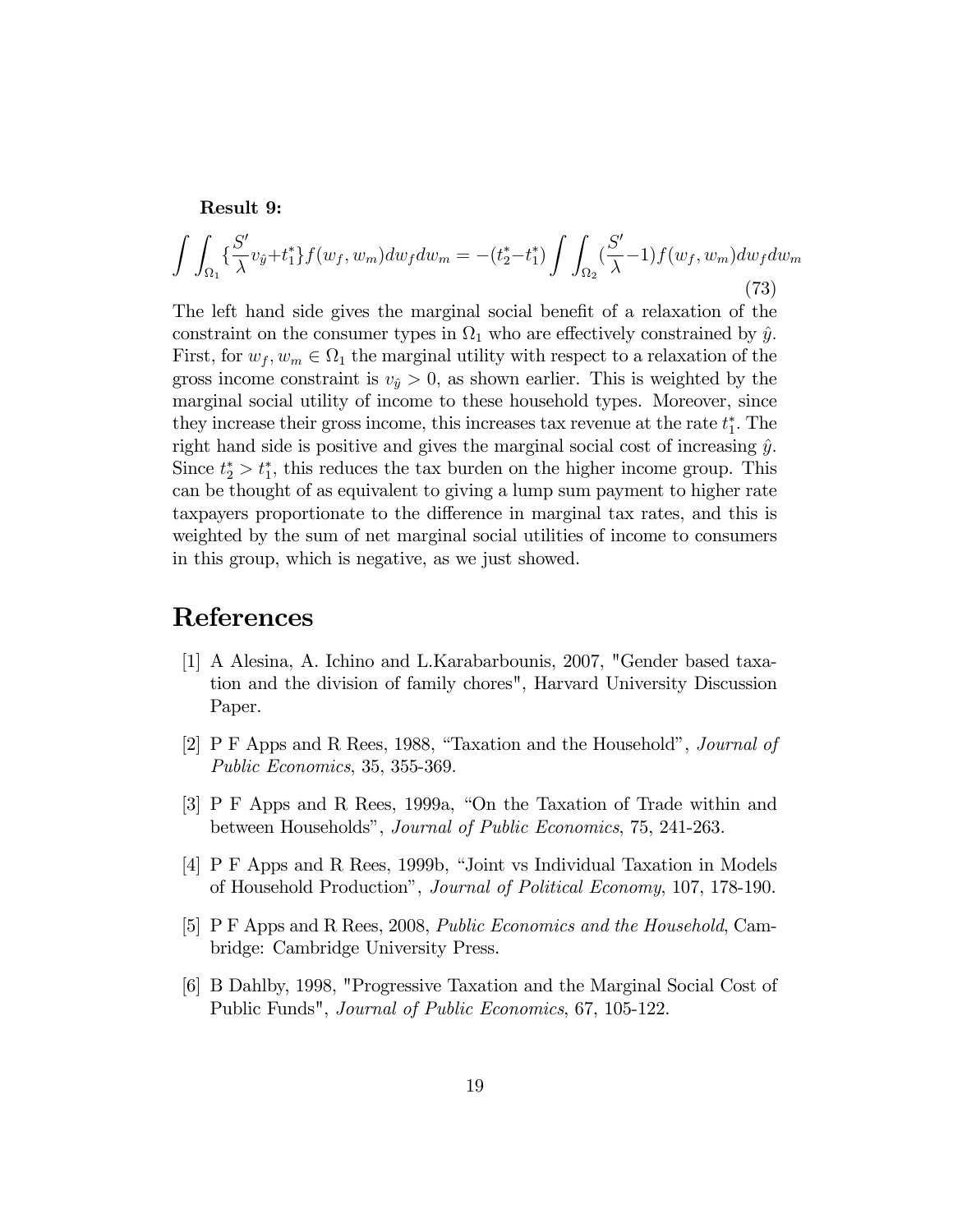- [7] M J Boskin and E Sheshinski, 1983, "Optimal Tax Treatment of the Family: Married Couples", Journal of Public Economics, 20, 281-297.
- [8] M Feldstein and D R Feenberg, 1996, "The Taxation of Two-Earner Families", in M Feldstein and J M Poterba (eds), *Empirical Foundations* of Household Taxation, University of Chicago Press, 39-76.
- [9] H J Kleven, C T Kreiner and E Saez, 2007, "The Optimal Income Taxation of Couples as a Multi-Dimensional Screening Problem", CESifo Working Paper 2092.
- [10] J A Mirrlees, 1971, "An Exploration in the Theory of Optimum Income Taxationî, Review of Economic Studies, 38, 175-208.
- [11] A Munnell, 1980, "The Couple versus the Individual under the Federal Personal Income Tax", in H Aaron and M Boskin (eds), The Economics of Taxation, The Brookings Institution, 247-280.
- [12] S Pudney, 1989, Modelling Individual Choice: The Econometrics of Corners, Kinks and Holes, Basil Blackwells, Oxford.
- [13] H Rosen, 1977, "Is It Time to Abandon Joint Filing", National Tax Journal,XXX, 423-428.
- [14] E Sadka, I Garfinkel and K Moreland, (1982), "Income Testing and Social Welfare: An Optimal Tax-Transfer Model", in I Garfinkel (ed), Income Tested Transfer Programs,: The Case For and Against, New York: Academic Press.
- [15] A Sandmo, 1990, "Tax Distortions and Household Production",  $Oxford$ Economic Papers, 42, 78-90.
- [16] F Schroyen, 2003, îRedistributive taxation and the household: The case of individual filings", Journal of Public Economics, 87, 2527-2547.
- [17] E Sheshinski, 1972, "The Optimal Linear Income Tax", Review of Economic Studies, 39, 297-302.
- [18] E Sheshinski, 1989, "Note on the Shape of the Optimum Income Tax Schedule", Journal of Public Economics, 40, 201-215.